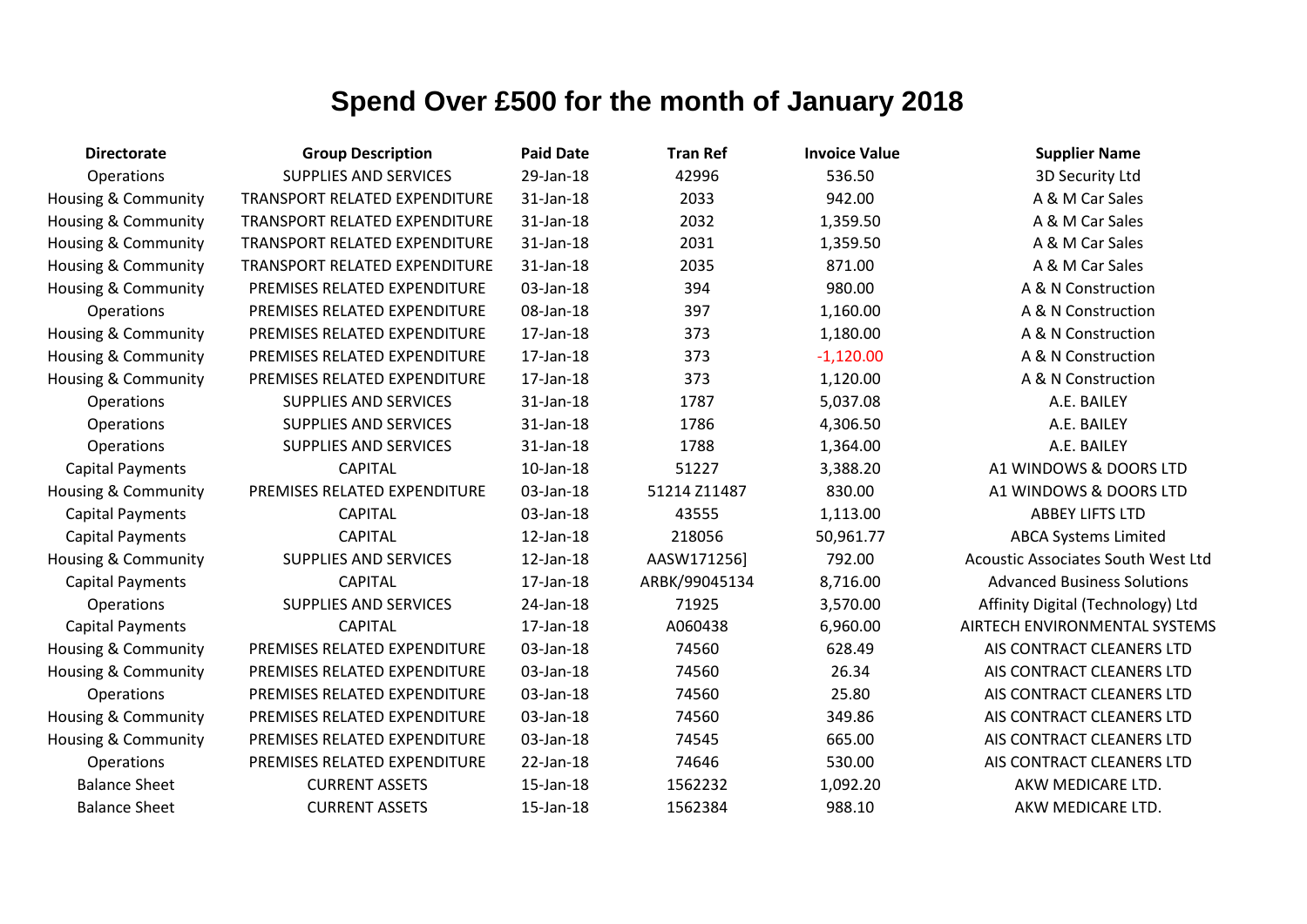| <b>Directorate</b>             | <b>Group Description</b>     | <b>Paid Date</b> | <b>Tran Ref</b>  | <b>Invoice Value</b> | <b>Supplier Name</b>                       |
|--------------------------------|------------------------------|------------------|------------------|----------------------|--------------------------------------------|
| Operations                     | <b>SUPPLIES AND SERVICES</b> | 24-Jan-18        | 27858            | 666.00               | Alarm                                      |
| <b>Balance Sheet</b>           | <b>HOLDING ACCOUNTS</b>      | 05-Jan-18        | CRN00000907      | 1,684.68             | AR Refunds - Cheque                        |
| <b>Balance Sheet</b>           | <b>HOLDING ACCOUNTS</b>      | 05-Jan-18        | 1712510-1        | 1,575.00             | AR Refunds - Cheque                        |
| Operations                     | PREMISES RELATED EXPENDITURE | 29-Jan-18        | 111468           | 1,040.00             | Arboricare Ltd                             |
| Operations                     | PREMISES RELATED EXPENDITURE | 29-Jan-18        | 111467           | 2,888.00             | Arboricare Ltd                             |
| <b>Cost of Services</b>        | <b>SUPPLIES AND SERVICES</b> | 05-Jan-18        | 2122017          | 9,476.85             | Archemys Holdings Ltd                      |
| <b>Capital Payments</b>        | <b>CAPITAL</b>               | 15-Jan-18        | 6032             | 38,000.00            | <b>Automatic Fire Control Ltd</b>          |
| Growth & Development           | <b>SUPPLIES AND SERVICES</b> | 12-Jan-18        | 366109           | 597.44               | <b>Bakers Coaches Holidays</b>             |
| Housing & Community            | PREMISES RELATED EXPENDITURE | 17-Jan-18        | 2819             | 510.00               | Bay Air Conditioning & Refrigeratio        |
| <b>Housing &amp; Community</b> | THIRD PARTY PAYMENTS         | 15-Jan-18        | <b>EPRF 1014</b> | 571.99               | <b>BEACON LEE &amp; WARD</b>               |
| Growth & Development           | <b>SUPPLIES AND SERVICES</b> | 03-Jan-18        | 33169            | 2,041.30             | Berrys Coaches Ltd                         |
| Growth & Development           | <b>SUPPLIES AND SERVICES</b> | 22-Jan-18        | 33279            | 992.70               | Berrys Coaches Ltd                         |
| Operations                     | <b>SUPPLIES AND SERVICES</b> | 15-Jan-18        | 7663             | 50,787.39            | <b>Bloom Procurement Services Limited</b>  |
| Operations                     | <b>SUPPLIES AND SERVICES</b> | 03-Jan-18        | 7737             | 50,787.39            | <b>Bloom Procurement Services Limited</b>  |
| Operations                     | <b>SUPPLIES AND SERVICES</b> | $10$ -Jan- $18$  | 8088             | 43,420.89            | <b>Bloom Procurement Services Limited</b>  |
| Growth & Development           | <b>SUPPLIES AND SERVICES</b> | 15-Jan-18        | 1768             | 3,694.00             | Bonnar Keenlyside                          |
| Housing & Community            | <b>SUPPLIES AND SERVICES</b> | $10$ -Jan- $18$  | 66395037         | 1,430.00             | <b>BRADFORDS BUILDING SUPPLIES LIMITED</b> |
| <b>Housing &amp; Community</b> | <b>SUPPLIES AND SERVICES</b> | $10$ -Jan- $18$  | 66395037         | 536.06               | <b>BRADFORDS BUILDING SUPPLIES LIMITED</b> |
| Operations                     | PREMISES RELATED EXPENDITURE | 15-Jan-18        | 66416867         | 600.00               | <b>BRADFORDS BUILDING SUPPLIES LIMITED</b> |
| Operations                     | <b>SUPPLIES AND SERVICES</b> | 17-Jan-18        | 73403            | 2,765.00             | <b>Brightsea Print Group</b>               |
| Operations                     | SUPPLIES AND SERVICES        | 12-Jan-18        | 73729            | 1,696.00             | <b>Brightsea Print Group</b>               |
| <b>Housing &amp; Community</b> | PREMISES RELATED EXPENDITURE | 05-Jan-18        | 400483534        | 2,207.33             | <b>British Gas Business (Electric)</b>     |
| Operations                     | PREMISES RELATED EXPENDITURE | 03-Jan-18        | 400483545        | 951.52               | <b>British Gas Business (Electric)</b>     |
| Operations                     | PREMISES RELATED EXPENDITURE | 05-Jan-18        | 400483553        | 610.18               | <b>British Gas Business (Electric)</b>     |
| Housing & Community            | PREMISES RELATED EXPENDITURE | 10-Jan-18        | 962292894        | 816.60               | <b>British Gas Business (Electric)</b>     |
| <b>Housing &amp; Community</b> | PREMISES RELATED EXPENDITURE | 19-Jan-18        | 975268039        | 563.42               | <b>British Gas Business (Electric)</b>     |
| Housing & Community            | PREMISES RELATED EXPENDITURE | 22-Jan-18        | 986247566        | 1,091.88             | <b>British Gas Business (Electric)</b>     |
| <b>Housing &amp; Community</b> | PREMISES RELATED EXPENDITURE | 24-Jan-18        | 986247576        | 2,059.30             | <b>British Gas Business (Electric)</b>     |
| Operations                     | PREMISES RELATED EXPENDITURE | 24-Jan-18        | 986247587        | 943.70               | <b>British Gas Business (Electric)</b>     |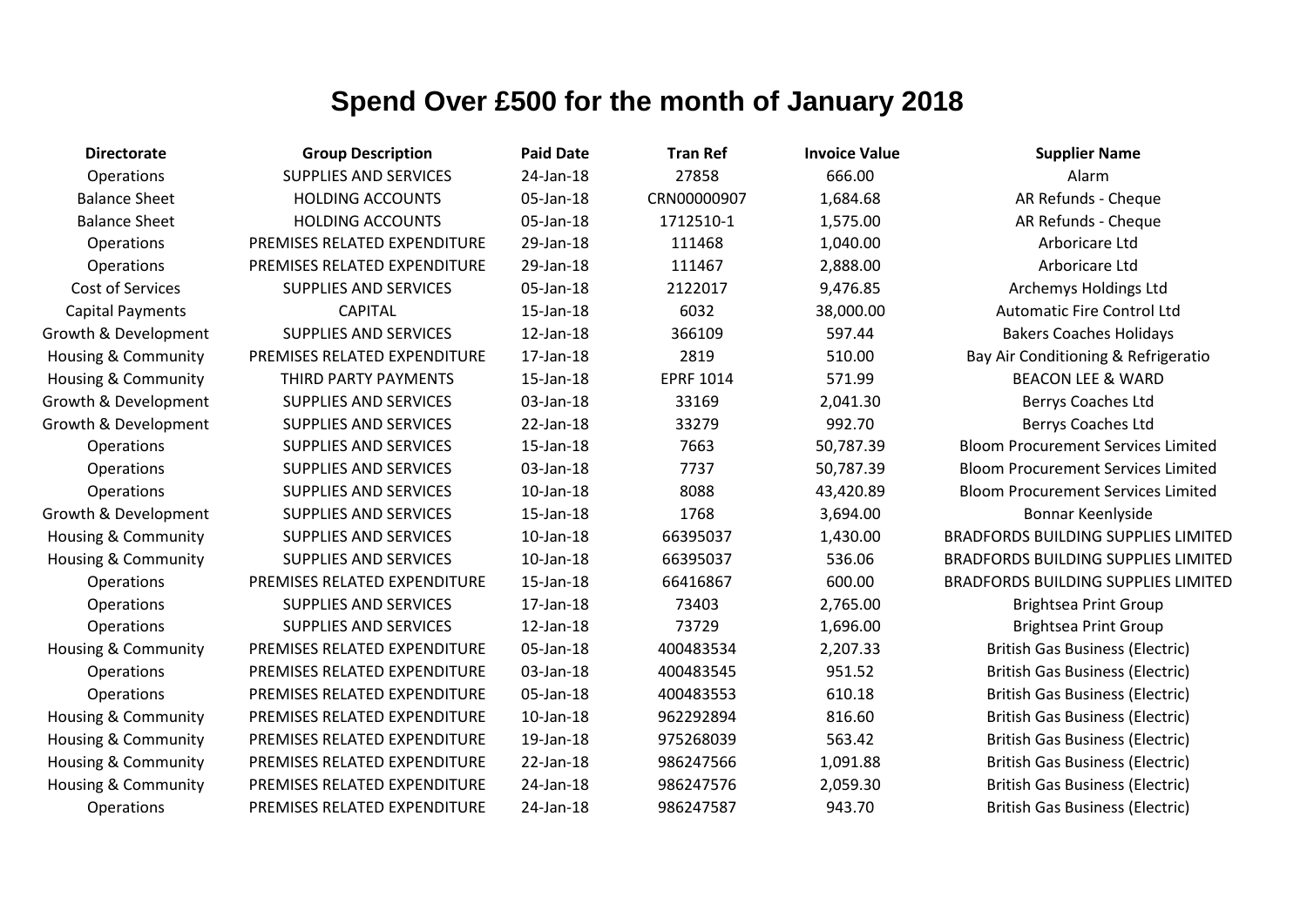| <b>Directorate</b>             | <b>Group Description</b>     | <b>Paid Date</b> | <b>Tran Ref</b>  | <b>Invoice Value</b> | <b>Supplier Name</b>                    |
|--------------------------------|------------------------------|------------------|------------------|----------------------|-----------------------------------------|
| Operations                     | <b>SUPPLIES AND SERVICES</b> | 17-Jan-18        | VP43428270Q03901 | 31,821.29            | <b>BRITISH TELECOMMUNICATIONS PLC</b>   |
| Operations                     | <b>SUPPLIES AND SERVICES</b> | 17-Jan-18        | VP43428270Q04001 | 28,259.27            | <b>BRITISH TELECOMMUNICATIONS PLC</b>   |
| Operations                     | SUPPLIES AND SERVICES        | 17-Jan-18        | VP43428270Q04101 | 31,145.03            | <b>BRITISH TELECOMMUNICATIONS PLC</b>   |
| Growth & Development           | <b>SUPPLIES AND SERVICES</b> | 29-Jan-18        | 012018/002       | 1,400.00             | <b>Broadband Access Strategies LLP</b>  |
| Growth & Development           | <b>SUPPLIES AND SERVICES</b> | 24-Jan-18        | GLO-18-49308     | 1,694.20             | <b>BRUTON KNOWLES</b>                   |
| Growth & Development           | <b>SUPPLIES AND SERVICES</b> | 24-Jan-18        | GLO-18-48557     | 1,407.40             | <b>BRUTON KNOWLES</b>                   |
| Housing & Community            | SUPPLIES AND SERVICES        | 10-Jan-18        | IN-75749-1       | 540.50               | <b>Building Recruitment Company Ltd</b> |
| Housing & Community            | <b>SUPPLIES AND SERVICES</b> | $10$ -Jan- $18$  | IN-76309-1       | 777.35               | <b>Building Recruitment Company Ltd</b> |
| Housing & Community            | <b>EMPLOYEES</b>             | 24-Jan-18        | IN-76762-1       | 941.68               | <b>Building Recruitment Company Ltd</b> |
| Housing & Community            | <b>EMPLOYEES</b>             | 19-Jan-18        | IN-76557-1       | 1,093.36             | <b>Building Recruitment Company Ltd</b> |
| Housing & Community            | THIRD PARTY PAYMENTS         | 08-Jan-18        | <b>EPRF 971</b>  | 750.00               | C & N Properties                        |
| Growth & Development           | <b>SUPPLIES AND SERVICES</b> | 17-Jan-18        | 6017096564       | 826.62               | Capita Property & Infrastructure Ltd    |
| Cost of Services               | <b>EMPLOYEES</b>             | 05-Jan-18        | 2480/1217        | 10,650.00            | <b>Carol Carpenter Training Ltd</b>     |
| Operations                     | <b>SUPPLIES AND SERVICES</b> | 05-Jan-18        | 2954009          | 1,854.00             | <b>CCS MEDIA LTD</b>                    |
| Operations                     | SUPPLIES AND SERVICES        | 08-Jan-18        | 2985664          | 695.56               | <b>CCS MEDIA LTD</b>                    |
| Operations                     | <b>SUPPLIES AND SERVICES</b> | 08-Jan-18        | 2985686          | 2,782.24             | <b>CCS MEDIA LTD</b>                    |
| Operations                     | <b>SUPPLIES AND SERVICES</b> | 08-Jan-18        | 2985703          | 1,540.88             | <b>CCS MEDIA LTD</b>                    |
| Operations                     | <b>SUPPLIES AND SERVICES</b> | 05-Jan-18        | 90200360         | 815.05               | <b>CENTERPRISE INTERNATIONAL LTD</b>    |
| <b>Housing &amp; Community</b> | THIRD PARTY PAYMENTS         | 08-Jan-18        | <b>EPRF 974</b>  | 525.00               | <b>Champion Holmes</b>                  |
| <b>Balance Sheet</b>           | <b>CURRENT ASSETS</b>        | 15-Jan-18        | TAU/172841       | 1,669.20             | <b>City Electrical Factors Ltd</b>      |
| <b>Balance Sheet</b>           | <b>CURRENT ASSETS</b>        | 15-Jan-18        | TAU/172659       | 582.06               | <b>City Electrical Factors Ltd</b>      |
| <b>Balance Sheet</b>           | <b>CURRENT ASSETS</b>        | 19-Jan-18        | TAU/173199       | 2,241.56             | <b>City Electrical Factors Ltd</b>      |
| <b>Balance Sheet</b>           | <b>CURRENT ASSETS</b>        | 26-Jan-18        | TAU/173473       | 675.57               | <b>City Electrical Factors Ltd</b>      |
| <b>Housing &amp; Community</b> | PREMISES RELATED EXPENDITURE | 12-Jan-18        | 4242ADY857       | 699.88               | <b>CITY PLUMBING SUPPLIES</b>           |
| Operations                     | SUPPLIES AND SERVICES        | 29-Jan-18        | C/RB16D901       | 850.00               | <b>CIVICA UK LTD</b>                    |
| Housing & Community            | SUPPLIES AND SERVICES        | 03-Jan-18        | 783524           | 6,500.00             | <b>CLARKE WILLMOTT</b>                  |
| Housing & Community            | SUPPLIES AND SERVICES        | 03-Jan-18        | 783524           | 21.00                | <b>CLARKE WILLMOTT</b>                  |
| Growth & Development           | <b>SUPPLIES AND SERVICES</b> | 26-Jan-18        | 1307V            | 934.38               | Coast Communications & Mktg Ltd         |
| Operations                     | <b>SUPPLIES AND SERVICES</b> | 19-Jan-18        | <b>EPRF 1041</b> | 8,676.50             | College Way Surgery                     |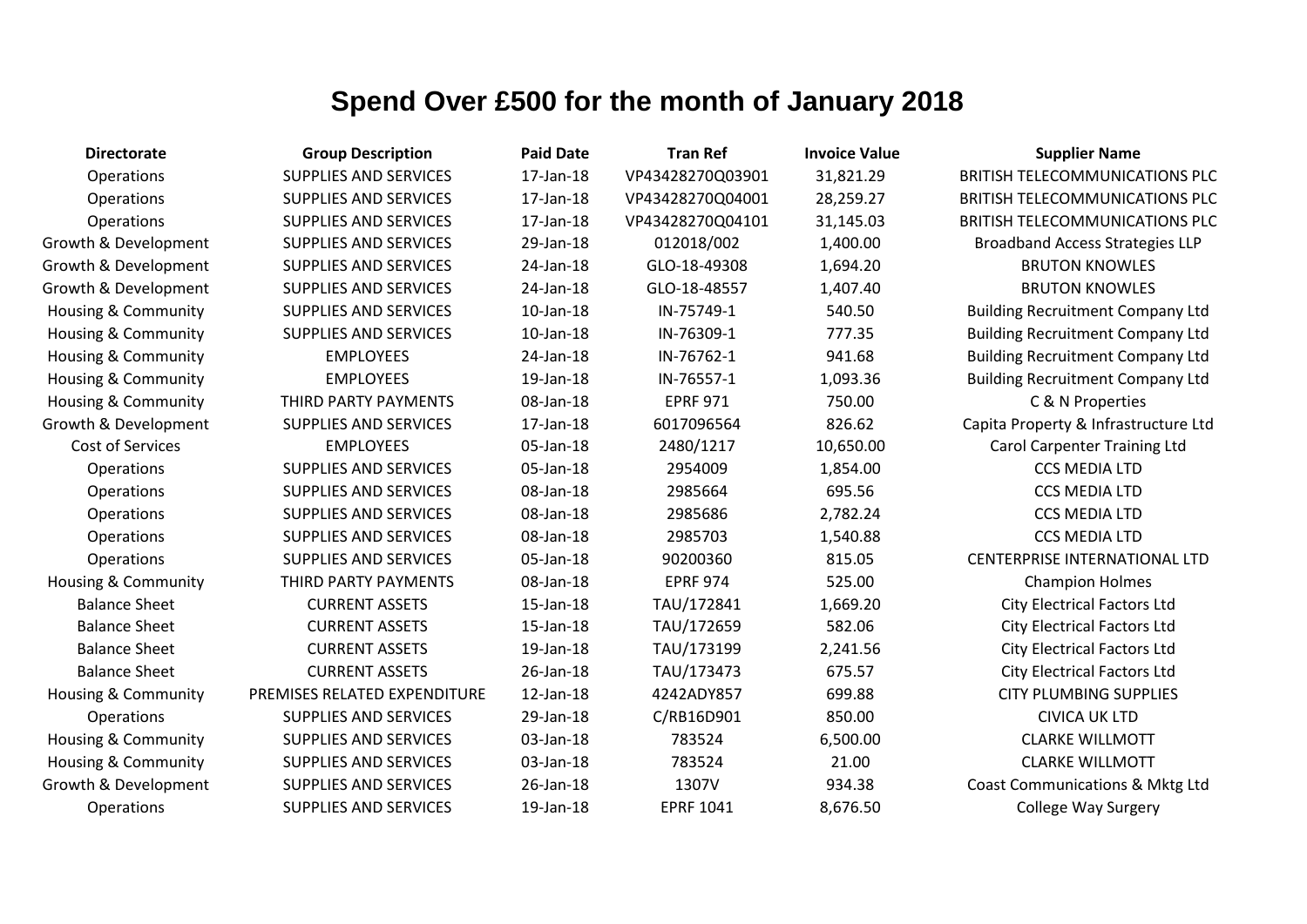| <b>Directorate</b>             | <b>Group Description</b>     | <b>Paid Date</b> | <b>Tran Ref</b> | <b>Invoice Value</b> | <b>Supplier Name</b>                 |
|--------------------------------|------------------------------|------------------|-----------------|----------------------|--------------------------------------|
| <b>Capital Payments</b>        | <b>CAPITAL</b>               | 12-Jan-18        | 153332          | 526.00               | <b>COOMBER SECURITY SYSTEMS LTD</b>  |
| <b>Capital Payments</b>        | <b>CAPITAL</b>               | 03-Jan-18        | 154218          | 12,615.00            | <b>COOMBER SECURITY SYSTEMS LTD</b>  |
| <b>Capital Payments</b>        | <b>CAPITAL</b>               | 05-Jan-18        | 154307          | 1,996.00             | <b>COOMBER SECURITY SYSTEMS LTD</b>  |
| <b>Capital Payments</b>        | <b>CAPITAL</b>               | 05-Jan-18        | 154060          | 1,517.00             | <b>COOMBER SECURITY SYSTEMS LTD</b>  |
| <b>Capital Payments</b>        | <b>CAPITAL</b>               | 05-Jan-18        | 154058          | 2,403.00             | <b>COOMBER SECURITY SYSTEMS LTD</b>  |
| <b>Housing &amp; Community</b> | <b>EMPLOYEES</b>             | 12-Jan-18        | 1649            | 1,995.00             | <b>CORGI Technical Services Ltd</b>  |
| Operations                     | PREMISES RELATED EXPENDITURE | 03-Jan-18        | 12538281        | 826.64               | <b>CORONA ENERGY RETAIL 4 LTD</b>    |
| <b>Housing &amp; Community</b> | PREMISES RELATED EXPENDITURE | 10-Jan-18        | 12607274        | 721.81               | <b>CORONA ENERGY RETAIL 4 LTD</b>    |
| Operations                     | PREMISES RELATED EXPENDITURE | $10$ -Jan- $18$  | 12607336        | 2,534.12             | <b>CORONA ENERGY RETAIL 4 LTD</b>    |
| Operations                     | PREMISES RELATED EXPENDITURE | 17-Jan-18        | 12607313        | 1,359.79             | <b>CORONA ENERGY RETAIL 4 LTD</b>    |
| Operations                     | <b>SUPPLIES AND SERVICES</b> | 26-Jan-18        | 2049            | 819.00               | <b>COUNTY ROADWAYS</b>               |
| Cost of Services               | <b>SUPPLIES AND SERVICES</b> | 24-Jan-18        | TDBC007         | 900.00               | <b>CS Solutions Ltd</b>              |
| <b>Capital Payments</b>        | <b>CAPITAL</b>               | 17-Jan-18        | 65627           | 30,877.27            | D R Jones (Yeovil) Ltd               |
| Housing & Community            | PREMISES RELATED EXPENDITURE | $10$ -Jan- $18$  | 3069            | 608.00               | DALE NIXON T/A TAUNTON FENCING COM   |
| Housing & Community            | <b>EMPLOYEES</b>             | 03-Jan-18        | 477135          | 133.00               | Deverell Smith Limited               |
| Cost of Services               | <b>EMPLOYEES</b>             | 03-Jan-18        | 477135          | 2,027.00             | <b>Deverell Smith Limited</b>        |
| Cost of Services               | <b>EMPLOYEES</b>             | 08-Jan-18        | 477185          | 145.00               | Deverell Smith Limited               |
| <b>Housing &amp; Community</b> | <b>EMPLOYEES</b>             | 08-Jan-18        | 477185          | 1,475.00             | Deverell Smith Limited               |
| <b>Balance Sheet</b>           | <b>CURRENT ASSETS</b>        | 03-Jan-18        | 1712/14880      | 777.29               | DEVONDALE ELECTRICAL DISTRIBUTORS L  |
| <b>Balance Sheet</b>           | <b>CURRENT ASSETS</b>        | 05-Jan-18        | 1712/18491      | 660.00               | DEVONDALE ELECTRICAL DISTRIBUTORS L  |
| Growth & Development           | <b>INCOME</b>                | 29-Jan-18        | 841101B         | 1,452.00             | <b>Dillington Advertising</b>        |
| Growth & Development           | <b>INCOME</b>                | 29-Jan-18        | 841101C         | 1,452.00             | <b>Dillington Advertising</b>        |
| Growth & Development           | <b>INCOME</b>                | 31-Jan-18        | 841615          | 2,076.44             | <b>Dillington Advertising</b>        |
| Growth & Development           | <b>INCOME</b>                | 31-Jan-18        | 841713          | 960.07               | <b>Dillington Advertising</b>        |
| Operations                     | <b>SUPPLIES AND SERVICES</b> | 03-Jan-18        | 20065           | 440.00               | Dotted Eyes                          |
| Operations                     | <b>SUPPLIES AND SERVICES</b> | 03-Jan-18        | 20065           | 275.00               | Dotted Eyes                          |
| Operations                     | <b>SUPPLIES AND SERVICES</b> | 03-Jan-18        | 20065           | 6,720.00             | Dotted Eyes                          |
| Housing & Community            | THIRD PARTY PAYMENTS         | 17-Jan-18        | 3379            | 795.00               | <b>East Meets South West Limited</b> |
| Housing & Community            | PREMISES RELATED EXPENDITURE | 29-Jan-18        | 155             | 2,400.00             | EBB 'n' Flo Drainage                 |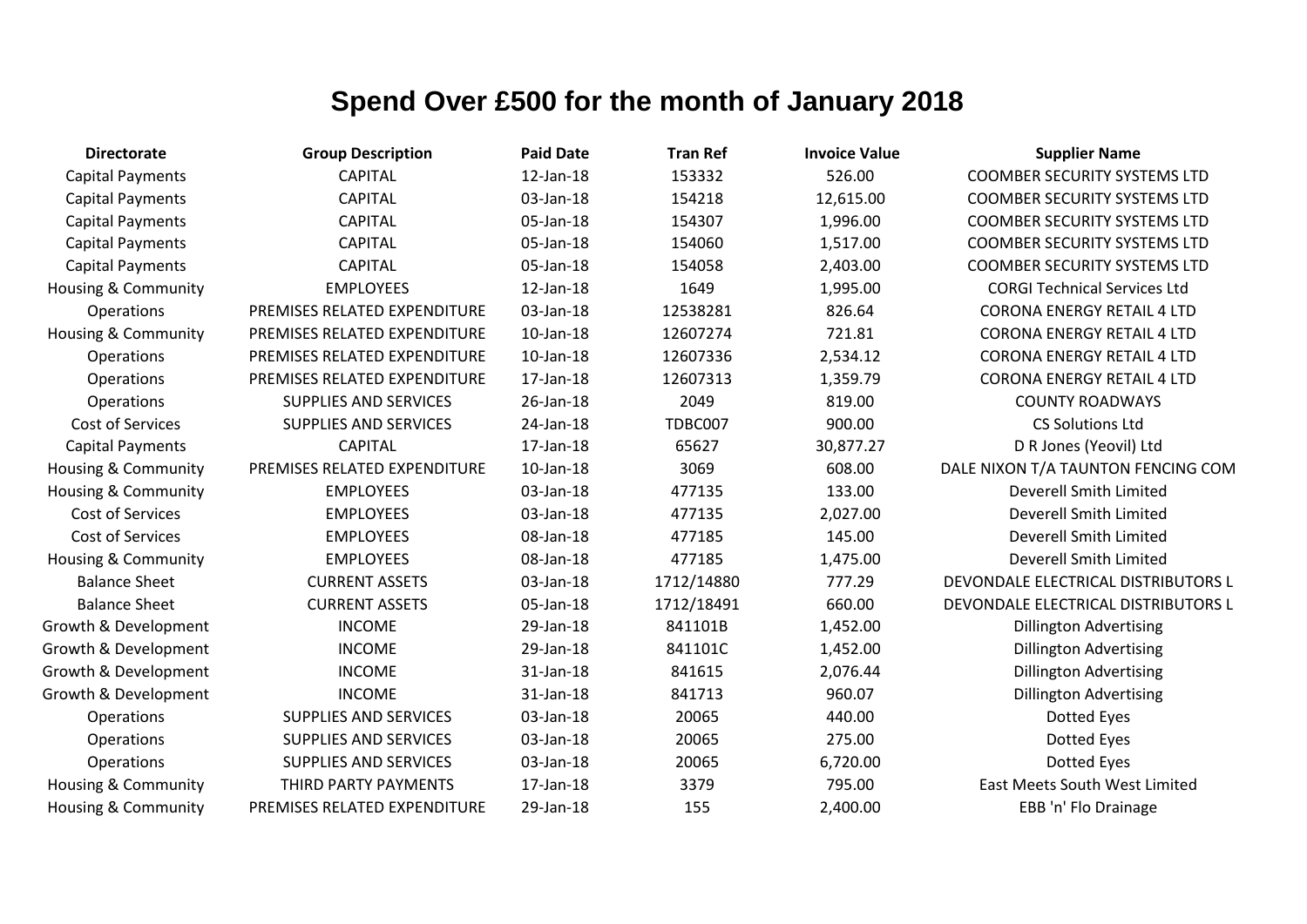| <b>Directorate</b>             | <b>Group Description</b>     | <b>Paid Date</b> | <b>Tran Ref</b> | <b>Invoice Value</b> | <b>Supplier Name</b>                 |
|--------------------------------|------------------------------|------------------|-----------------|----------------------|--------------------------------------|
| Operations                     | <b>EMPLOYEES</b>             | 12-Jan-18        | IN164479147     | 5,411.97             | Edenred (UK Group) Ltd               |
| Operations                     | <b>EMPLOYEES</b>             | 12-Jan-18        | IN164479147     | 10.82                | Edenred (UK Group) Ltd               |
| <b>Housing &amp; Community</b> | PREMISES RELATED EXPENDITURE | 22-Jan-18        | 3329480         | 777.03               | <b>EDF Energy</b>                    |
| <b>Housing &amp; Community</b> | PREMISES RELATED EXPENDITURE | 03-Jan-18        | 3550472         | 518.74               | <b>EDF Energy</b>                    |
| <b>Housing &amp; Community</b> | PREMISES RELATED EXPENDITURE | 03-Jan-18        | 3550472         | 5.47                 | <b>EDF Energy</b>                    |
| <b>Housing &amp; Community</b> | PREMISES RELATED EXPENDITURE | 05-Jan-18        | 3550377         | 565.24               | <b>EDF Energy</b>                    |
| Housing & Community            | PREMISES RELATED EXPENDITURE | 05-Jan-18        | 3550377         | 0.06                 | <b>EDF Energy</b>                    |
| <b>Housing &amp; Community</b> | PREMISES RELATED EXPENDITURE | 05-Jan-18        | 3549773         | 1,671.20             | <b>EDF Energy</b>                    |
| <b>Housing &amp; Community</b> | PREMISES RELATED EXPENDITURE | 05-Jan-18        | 3549773         | 0.36                 | <b>EDF Energy</b>                    |
| Operations                     | PREMISES RELATED EXPENDITURE | 05-Jan-18        | 3566425         | 778.83               | <b>EDF Energy</b>                    |
| Operations                     | PREMISES RELATED EXPENDITURE | 05-Jan-18        | 3566425         | 4.65                 | <b>EDF Energy</b>                    |
| Operations                     | PREMISES RELATED EXPENDITURE | 05-Jan-18        | 3584502         | 1,051.38             | <b>EDF Energy</b>                    |
| Operations                     | PREMISES RELATED EXPENDITURE | 05-Jan-18        | 3584502         | 0.21                 | <b>EDF Energy</b>                    |
| Operations                     | PREMISES RELATED EXPENDITURE | 05-Jan-18        | 3606353         | 4,245.66             | <b>EDF Energy</b>                    |
| Housing & Community            | PREMISES RELATED EXPENDITURE | 08-Jan-18        | 3675180         | 588.47               | <b>EDF Energy</b>                    |
| <b>Housing &amp; Community</b> | PREMISES RELATED EXPENDITURE | 08-Jan-18        | 3675169         | 522.93               | <b>EDF Energy</b>                    |
| <b>Housing &amp; Community</b> | PREMISES RELATED EXPENDITURE | 08-Jan-18        | 3675169         | 0.32                 | <b>EDF Energy</b>                    |
| <b>Operations</b>              | PREMISES RELATED EXPENDITURE | 08-Jan-18        | 3679473         | 1,050.14             | <b>EDF Energy</b>                    |
| <b>Operations</b>              | PREMISES RELATED EXPENDITURE | 08-Jan-18        | 3679473         | 2.02                 | <b>EDF Energy</b>                    |
| <b>Housing &amp; Community</b> | PREMISES RELATED EXPENDITURE | 08-Jan-18        | 3675100         | 1,735.24             | <b>EDF Energy</b>                    |
| Operations                     | PREMISES RELATED EXPENDITURE | 08-Jan-18        | 3679502         | 4,245.72             | <b>EDF Energy</b>                    |
| Operations                     | PREMISES RELATED EXPENDITURE | $10$ -Jan- $18$  | 3689677         | 1,053.71             | <b>EDF Energy</b>                    |
| Operations                     | PREMISES RELATED EXPENDITURE | $10$ -Jan- $18$  | 3689677         | 1.14                 | <b>EDF Energy</b>                    |
| <b>Operations</b>              | PREMISES RELATED EXPENDITURE | 10-Jan-18        | 3700333         | 4,180.44             | <b>EDF Energy</b>                    |
| <b>Housing &amp; Community</b> | <b>SUPPLIES AND SERVICES</b> | 24-Jan-18        | 106552          | 3,411.25             | Edward Nash LLP t/a Nash Partnership |
| <b>Housing &amp; Community</b> | PREMISES RELATED EXPENDITURE | 03-Jan-18        | 808 - 407432    | 602.89               | <b>Electric Center</b>               |
| <b>Balance Sheet</b>           | <b>CURRENT ASSETS</b>        | 03-Jan-18        | 808 - 406892    | 1,057.14             | <b>Electric Center</b>               |
| <b>Balance Sheet</b>           | <b>CURRENT ASSETS</b>        | 26-Jan-18        | 808-407600      | 541.41               | <b>Electric Center</b>               |
| <b>Balance Sheet</b>           | <b>CURRENT ASSETS</b>        | 26-Jan-18        | 808-407664      | 539.38               | <b>Electric Center</b>               |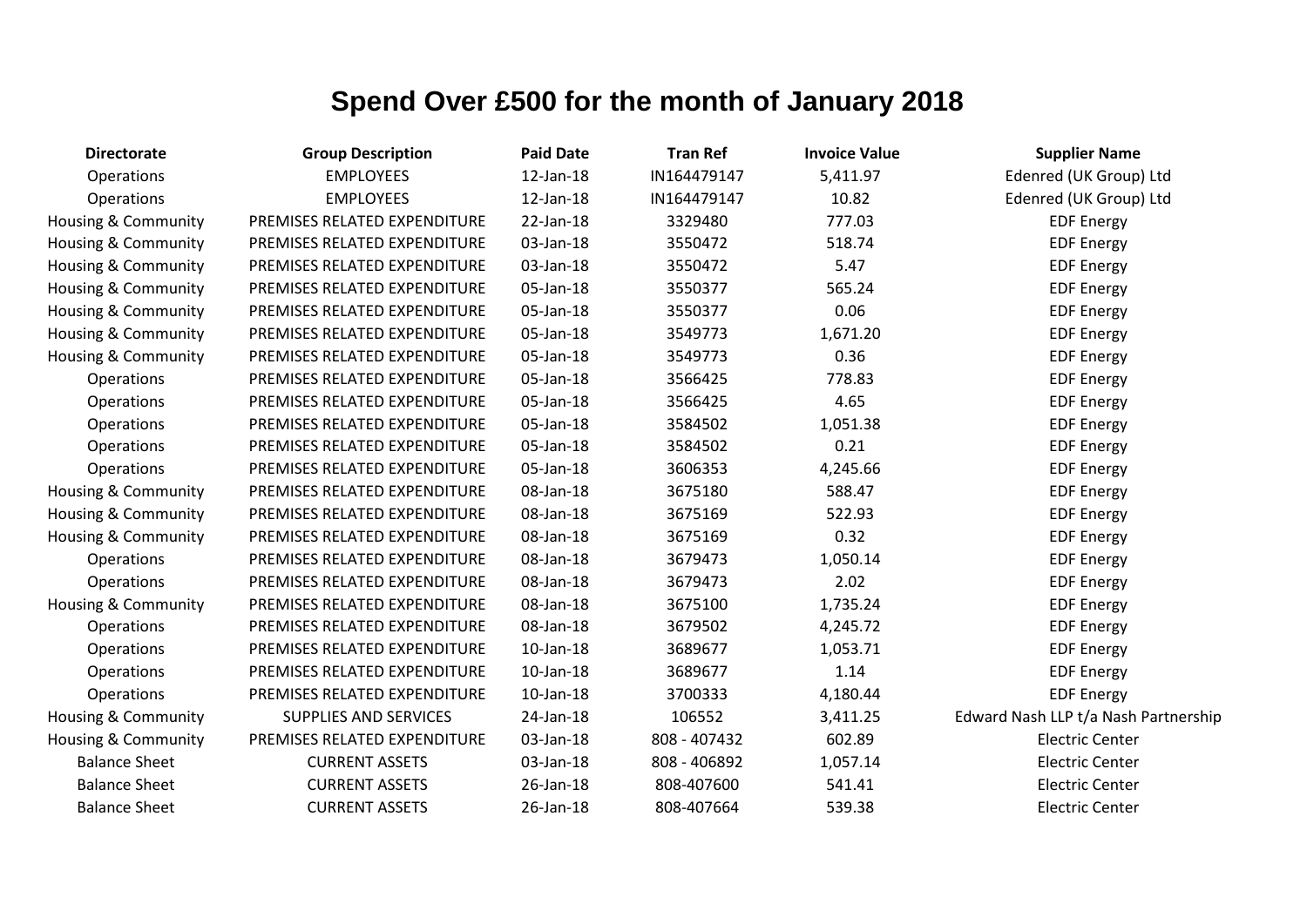| <b>Directorate</b>             | <b>Group Description</b>             | <b>Paid Date</b> | <b>Tran Ref</b>  | <b>Invoice Value</b> | <b>Supplier Name</b>                     |
|--------------------------------|--------------------------------------|------------------|------------------|----------------------|------------------------------------------|
| <b>Capital Payments</b>        | <b>CAPITAL</b>                       | 17-Jan-18        | CSCT001141-009   | 106,531.15           | <b>ENGIE Regeneration (Apollo) Ltd</b>   |
| Growth & Development           | <b>SUPPLIES AND SERVICES</b>         | 17-Jan-18        | 2035903          | 110,043.00           | <b>Environment Agency</b>                |
| <b>Housing &amp; Community</b> | <b>EMPLOYEES</b>                     | 15-Jan-18        | 346              | 2,563.00             | <b>Esense Limited</b>                    |
| <b>Capital Payments</b>        | <b>CAPITAL</b>                       | 12-Jan-18        | IT15755          | 1,034.25             | European Asbestos Services Ltd           |
| <b>Capital Payments</b>        | <b>CAPITAL</b>                       | 31-Jan-18        | IT15375          | 1,034.25             | European Asbestos Services Ltd           |
| <b>Capital Payments</b>        | <b>CAPITAL</b>                       | 31-Jan-18        | IT14740          | 1,034.25             | European Asbestos Services Ltd           |
| <b>Capital Payments</b>        | <b>CAPITAL</b>                       | 31-Jan-18        | IT14945          | 1,133.20             | European Asbestos Services Ltd           |
| <b>Capital Payments</b>        | <b>CAPITAL</b>                       | 31-Jan-18        | IT15117          | 1,034.25             | European Asbestos Services Ltd           |
| <b>Capital Payments</b>        | <b>CAPITAL</b>                       | 31-Jan-18        | IT15448          | 1,034.25             | European Asbestos Services Ltd           |
| <b>Capital Payments</b>        | <b>CAPITAL</b>                       | 31-Jan-18        | IT14724          | 1,034.25             | European Asbestos Services Ltd           |
| <b>Capital Payments</b>        | <b>CAPITAL</b>                       | 31-Jan-18        | IT15014          | 1,034.25             | European Asbestos Services Ltd           |
| <b>Capital Payments</b>        | <b>CAPITAL</b>                       | 31-Jan-18        | IT14877          | 1,034.25             | European Asbestos Services Ltd           |
| <b>Capital Payments</b>        | <b>CAPITAL</b>                       | 31-Jan-18        | <b>IT15377</b>   | 1,034.25             | European Asbestos Services Ltd           |
| Operations                     | <b>SUPPLIES AND SERVICES</b>         | 05-Jan-18        | 17104962         | 2,425.00             | Facultatieve Technologies Ltd            |
| Operations                     | SUPPLIES AND SERVICES                | $10$ -Jan- $18$  | 17104718         | 1,689.96             | Facultatieve Technologies Ltd            |
| Operations                     | SUPPLIES AND SERVICES                | 29-Jan-18        | 18100076         | 1,374.99             | <b>Facultatieve Technologies Ltd</b>     |
| Operations                     | PREMISES RELATED EXPENDITURE         | 05-Jan-18        | 93037539         | 2,750.00             | <b>FIRST GREATER WESTERN</b>             |
| Operations                     | TRANSPORT RELATED EXPENDITURE        | 03-Jan-18        | 173375           | 10,818.37            | Fleet Solutions from BT                  |
| Operations                     | TRANSPORT RELATED EXPENDITURE        | 03-Jan-18        | 173375           | 2,610.91             | Fleet Solutions from BT                  |
| <b>Operations</b>              | <b>TRANSPORT RELATED EXPENDITURE</b> | 15-Jan-18        | 175149           | 4,542.23             | Fleet Solutions from BT                  |
| Operations                     | TRANSPORT RELATED EXPENDITURE        | 15-Jan-18        | 175149           | 2,260.00             | Fleet Solutions from BT                  |
| <b>Capital Payments</b>        | <b>CAPITAL</b>                       | 15-Jan-18        | 464758           | 10,168.74            | Flexiform Business Furniture Ltd         |
| <b>Operations</b>              | SUPPLIES AND SERVICES                | 12-Jan-18        | 15559            | 511.00               | Fontware Ltd                             |
| Growth & Development           | <b>SUPPLIES AND SERVICES</b>         | 17-Jan-18        | SOMERFEST2018(1) | 2,000.00             | Fuse Performance Ltd                     |
| <b>Housing &amp; Community</b> | PREMISES RELATED EXPENDITURE         | 08-Jan-18        | 1012730          | 1,830.00             | G & L Consultancy Ltd                    |
| <b>Housing &amp; Community</b> | PREMISES RELATED EXPENDITURE         | 12-Jan-18        | 1012867          | 3,900.00             | G & L Consultancy Ltd                    |
| Housing & Community            | SUPPLIES AND SERVICES                | 03-Jan-18        | 233749           | 920.00               | <b>GEORGE CARR &amp; SONS (SAWS) LTD</b> |
| Operations                     | SUPPLIES AND SERVICES                | 03-Jan-18        | 233709           | 2,160.00             | <b>GEORGE CARR &amp; SONS (SAWS) LTD</b> |
| Operations                     | <b>SUPPLIES AND SERVICES</b>         | 03-Jan-18        | 233709           | 3,750.00             | <b>GEORGE CARR &amp; SONS (SAWS) LTD</b> |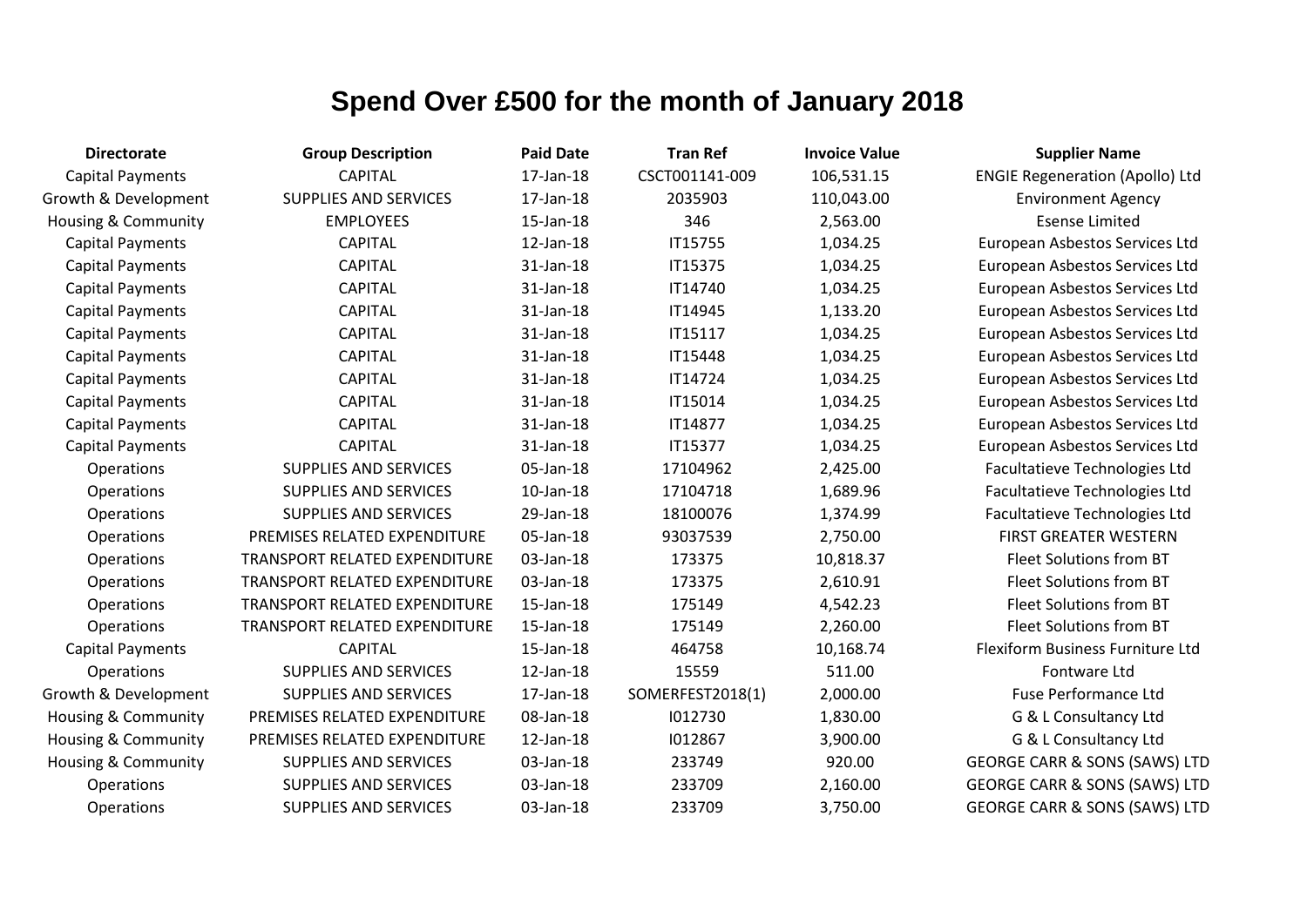| <b>Directorate</b>             | <b>Group Description</b>     | <b>Paid Date</b> | <b>Tran Ref</b> | <b>Invoice Value</b> | <b>Supplier Name</b>                     |
|--------------------------------|------------------------------|------------------|-----------------|----------------------|------------------------------------------|
| Operations                     | <b>SUPPLIES AND SERVICES</b> | 03-Jan-18        | 233709          | 1,512.00             | <b>GEORGE CARR &amp; SONS (SAWS) LTD</b> |
| <b>Operations</b>              | <b>SUPPLIES AND SERVICES</b> | 03-Jan-18        | 233709          | 319.00               | <b>GEORGE CARR &amp; SONS (SAWS) LTD</b> |
| Operations                     | <b>SUPPLIES AND SERVICES</b> | 03-Jan-18        | 233709          | 600.00               | <b>GEORGE CARR &amp; SONS (SAWS) LTD</b> |
| Operations                     | <b>SUPPLIES AND SERVICES</b> | 03-Jan-18        | 233710          | 4,895.00             | <b>GEORGE CARR &amp; SONS (SAWS) LTD</b> |
| Operations                     | <b>SUPPLIES AND SERVICES</b> | 03-Jan-18        | 233710          | 2,536.00             | <b>GEORGE CARR &amp; SONS (SAWS) LTD</b> |
| Operations                     | <b>SUPPLIES AND SERVICES</b> | 03-Jan-18        | 233710          | 438.00               | <b>GEORGE CARR &amp; SONS (SAWS) LTD</b> |
| Operations                     | <b>SUPPLIES AND SERVICES</b> | 03-Jan-18        | 233710          | 315.00               | <b>GEORGE CARR &amp; SONS (SAWS) LTD</b> |
| Housing & Community            | PREMISES RELATED EXPENDITURE | 19-Jan-18        | 740287          | 1,752.90             | <b>GLASDON UK LTD</b>                    |
| <b>Housing &amp; Community</b> | <b>SUPPLIES AND SERVICES</b> | 19-Jan-18        | 738595          | 505.10               | <b>GLASDON UK LTD</b>                    |
| Housing & Community            | <b>SUPPLIES AND SERVICES</b> | 26-Jan-18        | 739049          | 508.50               | <b>GLASDON UK LTD</b>                    |
| <b>Capital Payments</b>        | <b>CAPITAL</b>               | 26-Jan-18        | SI-050346       | 47,185.62            | <b>GLL (Trading) Limited</b>             |
| Corporate Management           | <b>SUPPLIES AND SERVICES</b> | 05-Jan-18        | 8765132         | 4,800.00             | <b>Grant Thornton LLP</b>                |
| Corporate Management           | <b>SUPPLIES AND SERVICES</b> | 05-Jan-18        | 876305          | 12,657.25            | <b>Grant Thornton LLP</b>                |
| Operations                     | <b>SUPPLIES AND SERVICES</b> | 26-Jan-18        | L2031           | 7,635.00             | Haldons Ltd                              |
| Operations                     | <b>SUPPLIES AND SERVICES</b> | 31-Jan-18        | 62060           | 821.87               | Hilton Cabinet Co Ltd                    |
| <b>Housing &amp; Community</b> | <b>SUPPLIES AND SERVICES</b> | 08-Jan-18        | 8E+14           | 4,567.00             | <b>HMCTS</b>                             |
| <b>Housing &amp; Community</b> | <b>SUPPLIES AND SERVICES</b> | 08-Jan-18        | 8E+14           | 2,517.00             | <b>HMCTS</b>                             |
| Housing & Community            | <b>SUPPLIES AND SERVICES</b> | 08-Jan-18        | 8E+14           | 6,009.00             | <b>HMCTS</b>                             |
| Housing & Community            | <b>SUPPLIES AND SERVICES</b> | 08-Jan-18        | 8E+14           | 2,759.00             | <b>HMCTS</b>                             |
| Housing & Community            | <b>SUPPLIES AND SERVICES</b> | 18-Jan-18        | 8E+14           | 4,996.00             | <b>HMCTS</b>                             |
| <b>Housing &amp; Community</b> | PREMISES RELATED EXPENDITURE | $10$ -Jan- $18$  | 994/0137845     | 591.67               | Howdens Joinery                          |
| <b>Housing &amp; Community</b> | PREMISES RELATED EXPENDITURE | $10$ -Jan- $18$  | 994/0137835     | 838.88               | Howdens Joinery                          |
| Housing & Community            | PREMISES RELATED EXPENDITURE | $10$ -Jan- $18$  | 994/0137834     | 1,157.82             | Howdens Joinery                          |
| Housing & Community            | PREMISES RELATED EXPENDITURE | $10$ -Jan- $18$  | 994/0137762     | 646.75               | Howdens Joinery                          |
| <b>Housing &amp; Community</b> | PREMISES RELATED EXPENDITURE | 12-Jan-18        | 994/0138096     | 962.61               | Howdens Joinery                          |
| Housing & Community            | PREMISES RELATED EXPENDITURE | 12-Jan-18        | 994/0138094     | 729.49               | Howdens Joinery                          |
| <b>Balance Sheet</b>           | <b>CURRENT ASSETS</b>        | 12-Jan-18        | 994/0134143-1   | 547.81               | Howdens Joinery                          |
| Housing & Community            | PREMISES RELATED EXPENDITURE | 19-Jan-18        | 994/0138392     | 877.66               | Howdens Joinery                          |
| Operations                     | THIRD PARTY PAYMENTS         | 22-Jan-18        | GM754478        | 49,963.67            | Idverde                                  |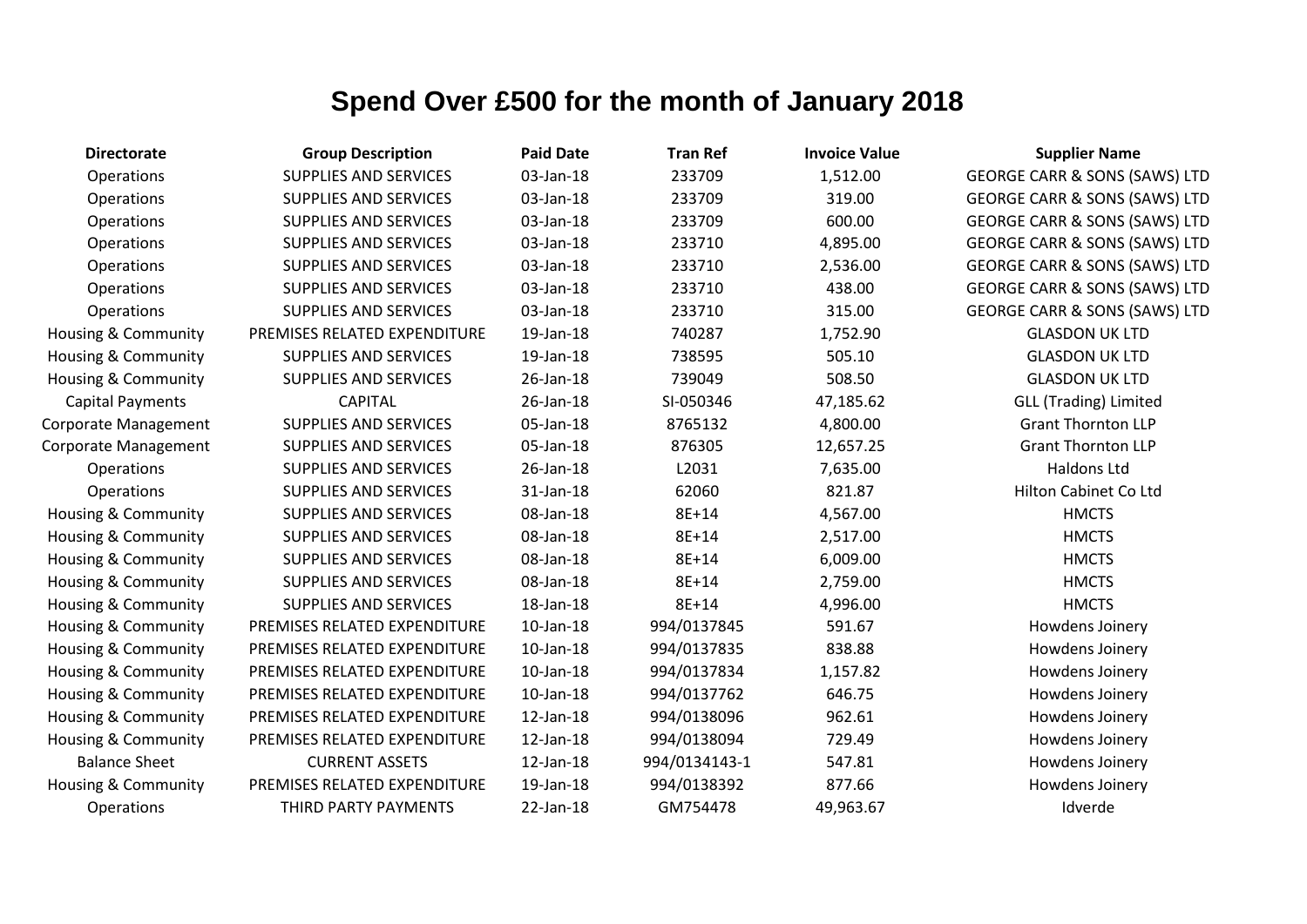| <b>Directorate</b>             | <b>Group Description</b>      | <b>Paid Date</b> | <b>Tran Ref</b> | <b>Invoice Value</b> | <b>Supplier Name</b>                    |
|--------------------------------|-------------------------------|------------------|-----------------|----------------------|-----------------------------------------|
| <b>Housing &amp; Community</b> | PREMISES RELATED EXPENDITURE  | $10$ -Jan- $18$  | SI-294369       | 571.79               | Impey Showers Ltd                       |
| <b>Housing &amp; Community</b> | PREMISES RELATED EXPENDITURE  | 31-Jan-18        | SI-297409       | 612.39               | Impey Showers Ltd                       |
| Housing & Community            | TRANSPORT RELATED EXPENDITURE | 03-Jan-18        | 1958718         | 2,989.38             | <b>Inchcape Fleet Solutions</b>         |
| Operations                     | <b>SUPPLIES AND SERVICES</b>  | 03-Jan-18        | <b>EPRF 937</b> | 1,680.00             | <b>INFORMATION COMMISSIONERS OFFICE</b> |
| Growth & Development           | <b>SUPPLIES AND SERVICES</b>  | 15-Jan-18        | <b>INV0331</b>  | 5,501.00             | Ingham Pinnock Associates Ltd           |
| Operations                     | <b>SUPPLIES AND SERVICES</b>  | 12-Jan-18        | 3641039         | 33,772.96            | <b>INSIGHT DIRECT (UK) LTD</b>          |
| Operations                     | <b>SUPPLIES AND SERVICES</b>  | 03-Jan-18        | 3676815         | 556.71               | <b>INSIGHT DIRECT (UK) LTD</b>          |
| Operations                     | <b>SUPPLIES AND SERVICES</b>  | 12-Jan-18        | <b>INV-2299</b> | 3,299.00             | <b>INTEGRATED DATA NEEDS LTD</b>        |
| <b>Capital Payments</b>        | <b>CAPITAL</b>                | 12-Jan-18        | <b>INV-2324</b> | 4,288.40             | <b>INTEGRATED DATA NEEDS LTD</b>        |
| Operations                     | PREMISES RELATED EXPENDITURE  | 31-Jan-18        | 175758WC        | 175.30               | Interserve FS (UK) Ltd                  |
| Operations                     | PREMISES RELATED EXPENDITURE  | 31-Jan-18        | 175758WC        | 552.76               | Interserve FS (UK) Ltd                  |
| <b>Housing &amp; Community</b> | PREMISES RELATED EXPENDITURE  | 31-Jan-18        | 175758WC        | 489.60               | Interserve FS (UK) Ltd                  |
| Operations                     | PREMISES RELATED EXPENDITURE  | 31-Jan-18        | 175758WC        | 873.12               | Interserve FS (UK) Ltd                  |
| Operations                     | PREMISES RELATED EXPENDITURE  | 31-Jan-18        | 175758WC        | 204.00               | Interserve FS (UK) Ltd                  |
| Operations                     | PREMISES RELATED EXPENDITURE  | 31-Jan-18        | 175758WC        | 440.64               | Interserve FS (UK) Ltd                  |
| Operations                     | PREMISES RELATED EXPENDITURE  | 31-Jan-18        | 175758WC        | 44.49                | Interserve FS (UK) Ltd                  |
| Housing & Community            | PREMISES RELATED EXPENDITURE  | 03-Jan-18        | 153             | 375.00               | J C Electrical Services                 |
| <b>Housing &amp; Community</b> | PREMISES RELATED EXPENDITURE  | 03-Jan-18        | 153             | 765.00               | J C Electrical Services                 |
| <b>Housing &amp; Community</b> | PREMISES RELATED EXPENDITURE  | 29-Jan-18        | 156A            | 1,140.00             | J C Electrical Services                 |
| <b>Housing &amp; Community</b> | PREMISES RELATED EXPENDITURE  | 24-Jan-18        | 151             | 815.00               | J C Electrical Services                 |
| <b>Housing &amp; Community</b> | PREMISES RELATED EXPENDITURE  | 24-Jan-18        | 151             | 220.00               | J C Electrical Services                 |
| <b>Housing &amp; Community</b> | PREMISES RELATED EXPENDITURE  | 24-Jan-18        | 154             | 930.00               | J C Electrical Services                 |
| Housing & Community            | PREMISES RELATED EXPENDITURE  | 24-Jan-18        | 146             | 760.00               | J C Electrical Services                 |
| <b>Housing &amp; Community</b> | PREMISES RELATED EXPENDITURE  | 03-Jan-18        | 98              | 795.00               | J Thomas t/a JT Roofing                 |
| <b>Housing &amp; Community</b> | PREMISES RELATED EXPENDITURE  | 03-Jan-18        | 98              | $-495.00$            | J Thomas t/a JT Roofing                 |
| <b>Housing &amp; Community</b> | PREMISES RELATED EXPENDITURE  | 03-Jan-18        | 98              | 495.00               | J Thomas t/a JT Roofing                 |
| <b>Housing &amp; Community</b> | <b>SUPPLIES AND SERVICES</b>  | 17-Jan-18        | 10126           | 2,698.50             | Kingcombe Stonbury Ltd                  |
| Operations                     | PREMISES RELATED EXPENDITURE  | $10$ -Jan- $18$  | 44224           | 1,112.00             | Kingsdown Nurseries                     |
| Operations                     | PREMISES RELATED EXPENDITURE  | 10-Jan-18        | 44224           | 875.00               | Kingsdown Nurseries                     |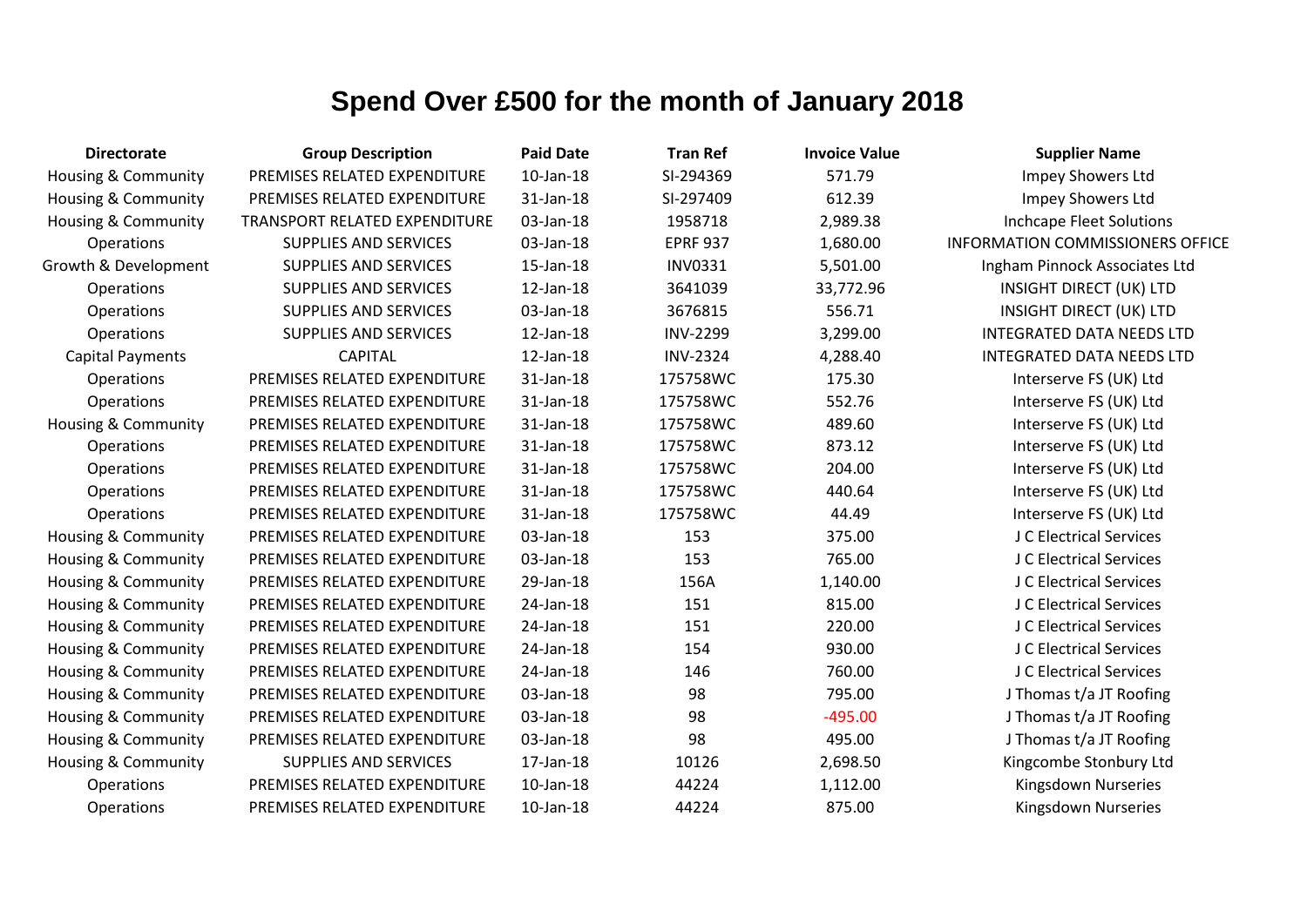| <b>Directorate</b>             | <b>Group Description</b>      | <b>Paid Date</b> | <b>Tran Ref</b>  | <b>Invoice Value</b> | <b>Supplier Name</b>           |
|--------------------------------|-------------------------------|------------------|------------------|----------------------|--------------------------------|
| Operations                     | PREMISES RELATED EXPENDITURE  | $10$ -Jan- $18$  | 44224            | 533.40               | Kingsdown Nurseries            |
| <b>Capital Payments</b>        | <b>CAPITAL</b>                | 15-Jan-18        | 1134298380       | 13,231.00            | Konica Minolta                 |
| Housing & Community            | PREMISES RELATED EXPENDITURE  | 24-Jan-18        | 2216             | 490.00               | L J Langabeer                  |
| <b>Housing &amp; Community</b> | PREMISES RELATED EXPENDITURE  | 24-Jan-18        | 2216             | 115.00               | L J Langabeer                  |
| <b>Corporate Management</b>    | <b>SUPPLIES AND SERVICES</b>  | 03-Jan-18        | 291882           | 2,428.52             | Latcham Direct Ltd             |
| <b>Corporate Management</b>    | <b>SUPPLIES AND SERVICES</b>  | 03-Jan-18        | PST/103924       | 1,306.24             | Latcham Direct Ltd             |
| <b>Corporate Management</b>    | <b>SUPPLIES AND SERVICES</b>  | 03-Jan-18        | PST/103925       | 2,369.64             | Latcham Direct Ltd             |
| <b>Corporate Management</b>    | <b>SUPPLIES AND SERVICES</b>  | 03-Jan-18        | 292202           | 2,865.51             | Latcham Direct Ltd             |
| <b>Corporate Management</b>    | <b>SUPPLIES AND SERVICES</b>  | 03-Jan-18        | PST/103997       | 1,262.56             | Latcham Direct Ltd             |
| <b>Corporate Management</b>    | <b>SUPPLIES AND SERVICES</b>  | 03-Jan-18        | PST/103995       | 1,383.48             | Latcham Direct Ltd             |
| <b>Corporate Management</b>    | <b>SUPPLIES AND SERVICES</b>  | 03-Jan-18        | 292197           | 725.21               | Latcham Direct Ltd             |
| <b>Housing &amp; Community</b> | TRANSPORT RELATED EXPENDITURE | 03-Jan-18        | RAIN260680       | 2,393.34             | Lex Autolease Ltd              |
| <b>Housing &amp; Community</b> | TRANSPORT RELATED EXPENDITURE | 03-Jan-18        | RAIN260680       | 604.94               | Lex Autolease Ltd              |
| Operations                     | TRANSPORT RELATED EXPENDITURE | 03-Jan-18        | RAIN260680       | 604.94               | Lex Autolease Ltd              |
| Corporate Management           | <b>SUPPLIES AND SERVICES</b>  | 03-Jan-18        | 3001923          | 4,750.00             | LG Futures Ltd                 |
| Operations                     | <b>SUPPLIES AND SERVICES</b>  | 03-Jan-18        | <b>INV-22587</b> | 650.00               | LMS Highways Ltd               |
| <b>Balance Sheet</b>           | <b>CURRENT ASSETS</b>         | 03-Jan-18        | IN108631         | 713.30               | Locks, Doors & Window Fittings |
| <b>Balance Sheet</b>           | <b>CURRENT ASSETS</b>         | 03-Jan-18        | IN108046         | 585.00               | Locks, Doors & Window Fittings |
| Operations                     | <b>SUPPLIES AND SERVICES</b>  | 12-Jan-18        | 110349           | 580.40               | <b>LOOMIS UK LTD</b>           |
| Operations                     | <b>SUPPLIES AND SERVICES</b>  | $12$ -Jan- $18$  | 10348            | 867.30               | <b>LOOMIS UK LTD</b>           |
| Operations                     | <b>SUPPLIES AND SERVICES</b>  | 31-Jan-18        | 116446           | 580.40               | LOOMIS UK LTD                  |
| Operations                     | <b>SUPPLIES AND SERVICES</b>  | 31-Jan-18        | 116445           | 867.30               | LOOMIS UK LTD                  |
| <b>Capital Payments</b>        | <b>CAPITAL</b>                | 05-Jan-18        | 2652             | 1,099.24             | Low Carbon Exchange Ltd        |
| Housing & Community            | <b>SUPPLIES AND SERVICES</b>  | 05-Jan-18        | SIN00047030/C    | 6,393.75             | Low Carbon Exchange Ltd        |
| <b>Capital Payments</b>        | <b>CAPITAL</b>                | 05-Jan-18        | 2651             | 41,561.55            | Low Carbon Exchange Ltd        |
| <b>Capital Payments</b>        | <b>CAPITAL</b>                | 10-Jan-18        | 400              | 1,882.50             | Low Carbon Expert Ltd          |
| Housing & Community            | <b>SUPPLIES AND SERVICES</b>  | 10-Jan-18        | 19617            | 550.00               | M B H Industrial Services Ltd  |
| Housing & Community            | PREMISES RELATED EXPENDITURE  | 17-Jan-18        | 19683            | 587.00               | M B H Industrial Services Ltd  |
| Housing & Community            | PREMISES RELATED EXPENDITURE  | 17-Jan-18        | 164              | 7,513.00             | <b>M&amp;I SHIER</b>           |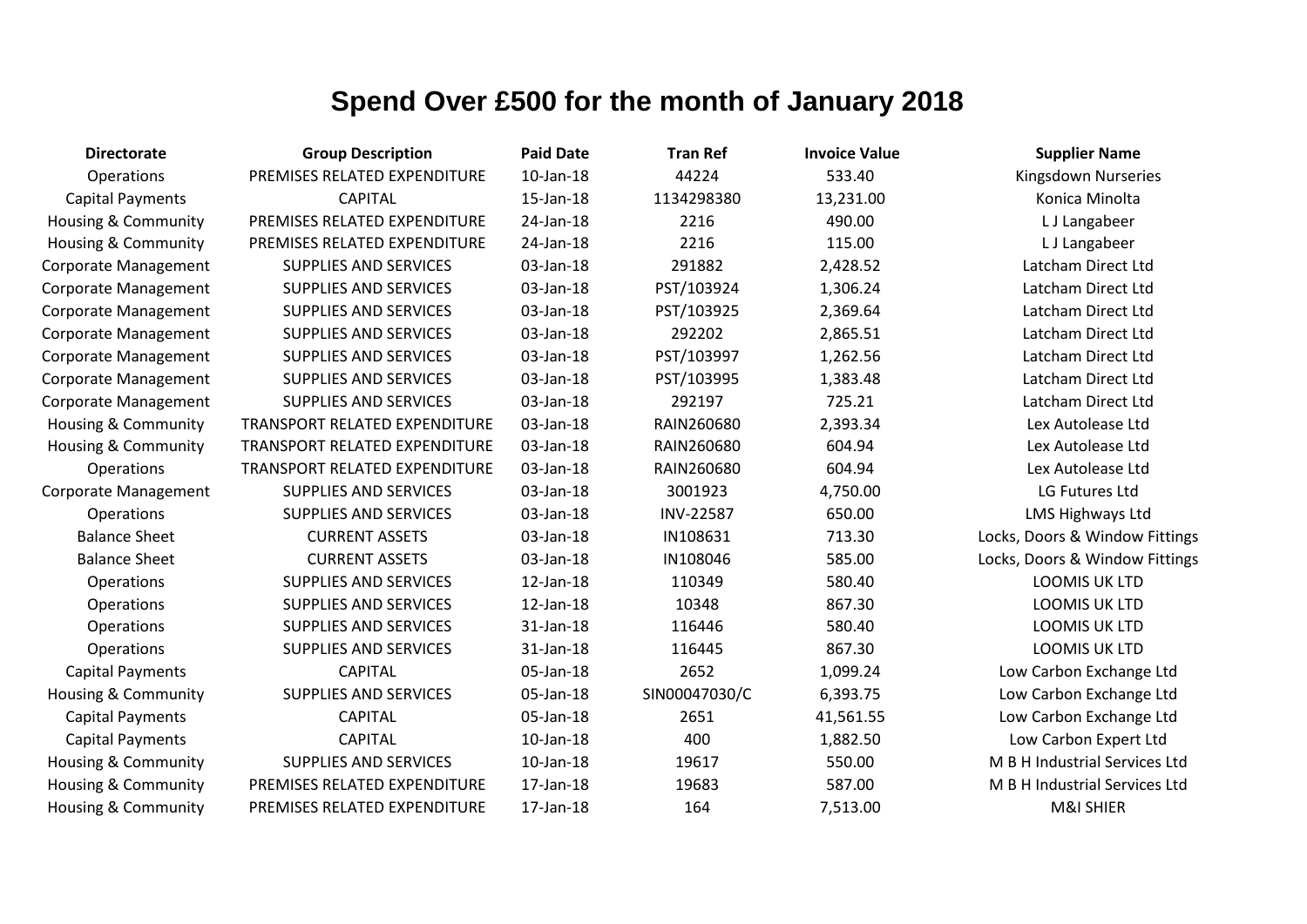| <b>Directorate</b>             | <b>Group Description</b>     | <b>Paid Date</b> | <b>Tran Ref</b> | <b>Invoice Value</b> | <b>Supplier Name</b>                       |
|--------------------------------|------------------------------|------------------|-----------------|----------------------|--------------------------------------------|
| Operations                     | <b>SUPPLIES AND SERVICES</b> | 03-Jan-18        | 29181           | 7,271.72             | Mailadoc Ltd                               |
| Operations                     | <b>SUPPLIES AND SERVICES</b> | 03-Jan-18        | 29370           | 7,271.72             | Mailadoc Ltd                               |
| Operations                     | PREMISES RELATED EXPENDITURE | 08-Jan-18        | 3567093         | 907.82               | Mark Harrod Ltd                            |
| Operations                     | PREMISES RELATED EXPENDITURE | 08-Jan-18        | 3567093         | 0.66                 | Mark Harrod Ltd                            |
| Cost of Services               | <b>SUPPLIES AND SERVICES</b> | 12-Jan-18        | 396             | 4,189.50             | MARTIN JAMES CONSULTANCY LTD               |
| Operations                     | <b>SUPPLIES AND SERVICES</b> | 03-Jan-18        | SI202137        | 521.24               | <b>MasterCard Payment Gateway Services</b> |
| Operations                     | <b>SUPPLIES AND SERVICES</b> | 03-Jan-18        | SI202137        | 26.51                | <b>MasterCard Payment Gateway Services</b> |
| Operations                     | <b>SUPPLIES AND SERVICES</b> | 03-Jan-18        | SI202137        | 21.83                | <b>MasterCard Payment Gateway Services</b> |
| Operations                     | <b>SUPPLIES AND SERVICES</b> | 03-Jan-18        | SI202137        | 3.70                 | <b>MasterCard Payment Gateway Services</b> |
| <b>Housing &amp; Community</b> | <b>SUPPLIES AND SERVICES</b> | 03-Jan-18        | SI202137        | 250.20               | <b>MasterCard Payment Gateway Services</b> |
| Operations                     | <b>SUPPLIES AND SERVICES</b> | 03-Jan-18        | SI202137        | 16.52                | <b>MasterCard Payment Gateway Services</b> |
| Operations                     | <b>SUPPLIES AND SERVICES</b> | 26-Jan-18        | SI203165        | 450.48               | <b>MasterCard Payment Gateway Services</b> |
| Operations                     | <b>SUPPLIES AND SERVICES</b> | 26-Jan-18        | SI203165        | 16.78                | <b>MasterCard Payment Gateway Services</b> |
| Operations                     | <b>SUPPLIES AND SERVICES</b> | 26-Jan-18        | SI203165        | 20.65                | <b>MasterCard Payment Gateway Services</b> |
| Operations                     | <b>SUPPLIES AND SERVICES</b> | 26-Jan-18        | SI203165        | 2.93                 | <b>MasterCard Payment Gateway Services</b> |
| <b>Housing &amp; Community</b> | <b>SUPPLIES AND SERVICES</b> | 26-Jan-18        | SI203165        | 224.58               | <b>MasterCard Payment Gateway Services</b> |
| Operations                     | <b>SUPPLIES AND SERVICES</b> | 26-Jan-18        | SI203165        | 19.58                | <b>MasterCard Payment Gateway Services</b> |
| <b>Balance Sheet</b>           | <b>HOLDING ACCOUNTS</b>      | 03-Jan-18        | IN22022         | 19,596.48            | Matrix SCM Ltd                             |
| <b>Balance Sheet</b>           | <b>HOLDING ACCOUNTS</b>      | 03-Jan-18        | IN21931         | 21,830.98            | Matrix SCM Ltd                             |
| <b>Balance Sheet</b>           | <b>HOLDING ACCOUNTS</b>      | 03-Jan-18        | IN22112         | 17,809.55            | Matrix SCM Ltd                             |
| <b>Balance Sheet</b>           | <b>HOLDING ACCOUNTS</b>      | 08-Jan-18        | IN22196         | 18,414.69            | Matrix SCM Ltd                             |
| <b>Balance Sheet</b>           | <b>HOLDING ACCOUNTS</b>      | 22-Jan-18        | IN22284         | 16,864.78            | Matrix SCM Ltd                             |
| <b>Balance Sheet</b>           | <b>HOLDING ACCOUNTS</b>      | 26-Jan-18        | IN22516         | 18,639.10            | Matrix SCM Ltd                             |
| Corporate Management           | THIRD PARTY PAYMENTS         | 26-Jan-18        | 3100077         | 16,742.91            | MENDIP DISTRICT COUNCIL                    |
| <b>Housing &amp; Community</b> | PREMISES RELATED EXPENDITURE | 08-Jan-18        | IN028288/001    | 105,019.02           | Midas Construction Ltd.                    |
| <b>Housing &amp; Community</b> | <b>TRANSFER PAYMENTS</b>     | 03-Jan-18        | <b>EPRF 915</b> | 2,300.00             | MIND IN TAUNTON AND WEST SOMERSET          |
| <b>Housing &amp; Community</b> | <b>TRANSFER PAYMENTS</b>     | 08-Jan-18        | <b>EPRF 967</b> | 9,737.00             | MIND IN TAUNTON AND WEST SOMERSET          |
| <b>Capital Payments</b>        | <b>CAPITAL</b>               | 03-Jan-18        | IN004356/003    | 50,106.67            | Mi-Space (UK) Ltd                          |
| <b>Housing &amp; Community</b> | PREMISES RELATED EXPENDITURE | 03-Jan-18        | 64105/91531324  | 33,535.00            | MITIE PROPERTY SERVICES (UK) LTD           |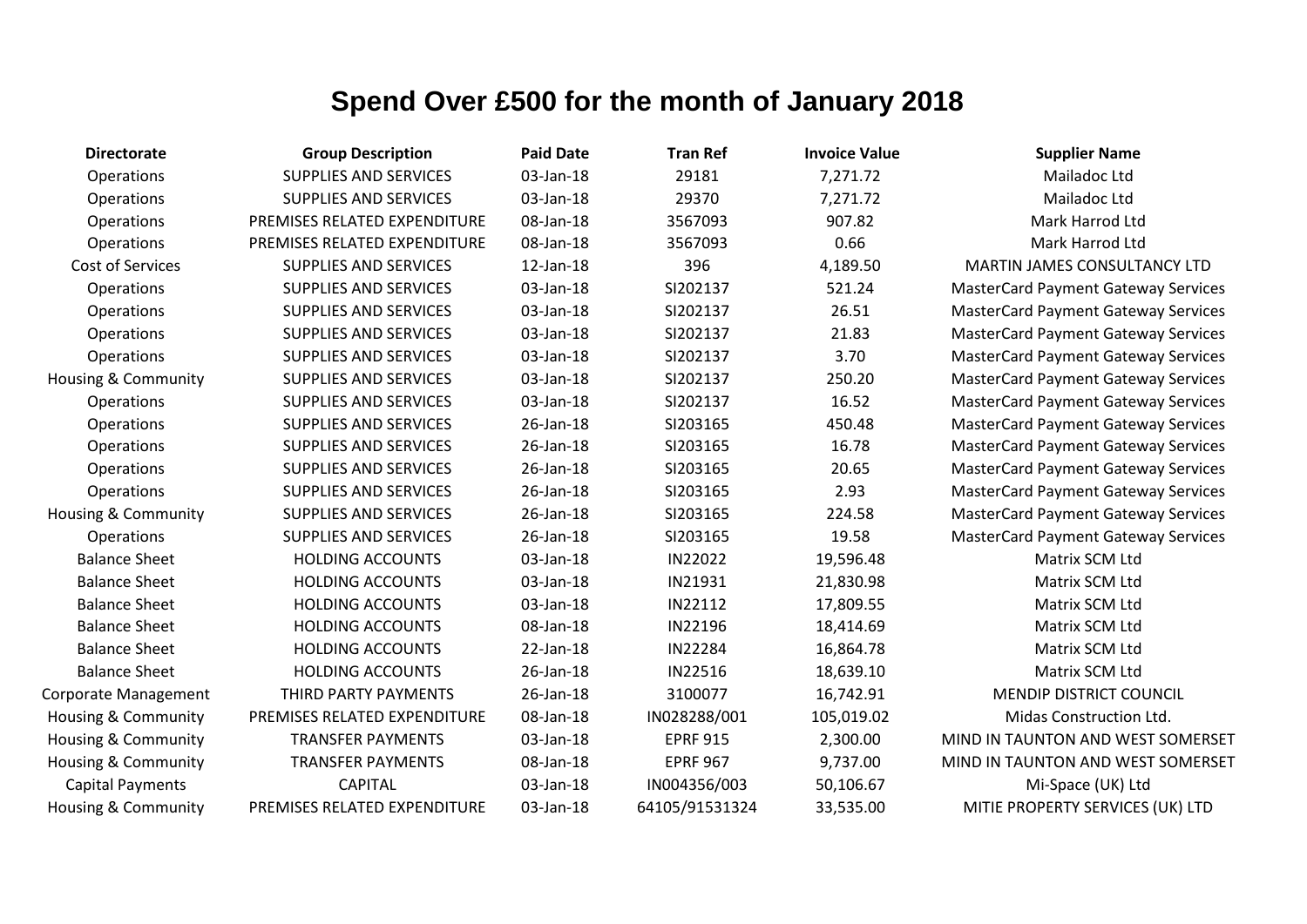| <b>Directorate</b>             | <b>Group Description</b>             | <b>Paid Date</b> | <b>Tran Ref</b> | <b>Invoice Value</b> | <b>Supplier Name</b>                   |
|--------------------------------|--------------------------------------|------------------|-----------------|----------------------|----------------------------------------|
| <b>Capital Payments</b>        | <b>CAPITAL</b>                       | 03-Jan-18        | 64105/91531333  | 61,230.94            | MITIE PROPERTY SERVICES (UK) LTD       |
| <b>Capital Payments</b>        | <b>CAPITAL</b>                       | 29-Jan-18        | 64105/91540868  | 27,301.16            | MITIE PROPERTY SERVICES (UK) LTD       |
| Housing & Community            | PREMISES RELATED EXPENDITURE         | 29-Jan-18        | 64105/91540867  | 57,072.41            | MITIE PROPERTY SERVICES (UK) LTD       |
| <b>Operations</b>              | <b>SUPPLIES AND SERVICES</b>         | 19-Jan-18        | 52/653553       | 1,943.83             | MITIE Security Ltd                     |
| Operations                     | PREMISES RELATED EXPENDITURE         | 26-Jan-18        | 0338-153212     | 2,791.50             | Montagu Evans LLP                      |
| Housing & Community            | PREMISES RELATED EXPENDITURE         | 03-Jan-18        | 182             | 1,553.60             | Mr Keven Pearse                        |
| Housing & Community            | PREMISES RELATED EXPENDITURE         | 03-Jan-18        | 182             | $-1,398.30$          | Mr Keven Pearse                        |
| Housing & Community            | PREMISES RELATED EXPENDITURE         | 03-Jan-18        | 182             | 1,398.30             | Mr Keven Pearse                        |
| <b>Housing &amp; Community</b> | PREMISES RELATED EXPENDITURE         | 10-Jan-18        | 184             | 762.50               | Mr Keven Pearse                        |
| Housing & Community            | PREMISES RELATED EXPENDITURE         | 10-Jan-18        | 183             | 695.47               | Mr Keven Pearse                        |
| Housing & Community            | PREMISES RELATED EXPENDITURE         | 17-Jan-18        | 185             | 762.83               | Mr Keven Pearse                        |
| Housing & Community            | PREMISES RELATED EXPENDITURE         | 24-Jan-18        | 186             | 735.27               | Mr Keven Pearse                        |
| <b>Housing &amp; Community</b> | PREMISES RELATED EXPENDITURE         | 31-Jan-18        | 187             | 791.38               | Mr Keven Pearse                        |
| Growth & Development           | <b>SUPPLIES AND SERVICES</b>         | $10$ -Jan- $18$  | AREXT/00200355  | 3,427.15             | <b>National Express Ltd</b>            |
| Operations                     | <b>SUPPLIES AND SERVICES</b>         | 03-Jan-18        | 8922            | 7,500.00             | Neil Curtis & Sons Funeral Contractors |
| Operations                     | <b>TRANSPORT RELATED EXPENDITURE</b> | 18-Jan-18        | 33089934        | 3,190.90             | Nissan Finance                         |
| <b>Operations</b>              | <b>SUPPLIES AND SERVICES</b>         | 10-Jan-18        | INV:LUK001427   | 10,918.30            | Objective Keystone Ltd                 |
| Housing & Community            | PREMISES RELATED EXPENDITURE         | 24-Jan-18        | 1107021         | 793.60               | Otter South West LTD                   |
| <b>Housing &amp; Community</b> | PREMISES RELATED EXPENDITURE         | 26-Jan-18        | 1107034         | 620.00               | <b>Otter South West LTD</b>            |
| <b>Capital Payments</b>        | <b>CAPITAL</b>                       | 31-Jan-18        | 1107025         | 7,698.27             | <b>Otter South West LTD</b>            |
| <b>Capital Payments</b>        | <b>CAPITAL</b>                       | 31-Jan-18        | 1107024         | 32,225.49            | Otter South West LTD                   |
| Housing & Community            | PREMISES RELATED EXPENDITURE         | 31-Jan-18        | 1107029         | 2,227.82             | Otter South West LTD                   |
| Housing & Community            | PREMISES RELATED EXPENDITURE         | 31-Jan-18        | 1107028         | 141.46               | <b>Otter South West LTD</b>            |
| Housing & Community            | PREMISES RELATED EXPENDITURE         | 31-Jan-18        | 1107028         | 1,903.85             | <b>Otter South West LTD</b>            |
| <b>Housing &amp; Community</b> | <b>SUPPLIES AND SERVICES</b>         | 31-Jan-18        | 2677            | 568.36               | PA Miles Control Systems Ltd           |
| <b>Operations</b>              | <b>SUPPLIES AND SERVICES</b>         | 19-Jan-18        | 43751           | 517.75               | PAR Engineering (MK) Ltd               |
| <b>Operations</b>              | <b>SUPPLIES AND SERVICES</b>         | 19-Jan-18        | 43751           | 75.00                | PAR Engineering (MK) Ltd               |
| <b>Housing &amp; Community</b> | PREMISES RELATED EXPENDITURE         | 10-Jan-18        | 61              | 690.00               | <b>PDQ Scaffolding</b>                 |
| Growth & Development           | <b>SUPPLIES AND SERVICES</b>         | 19-Jan-18        | 145985 MCR      | 9,991.84             | PETER BRETT ASSOCIATES                 |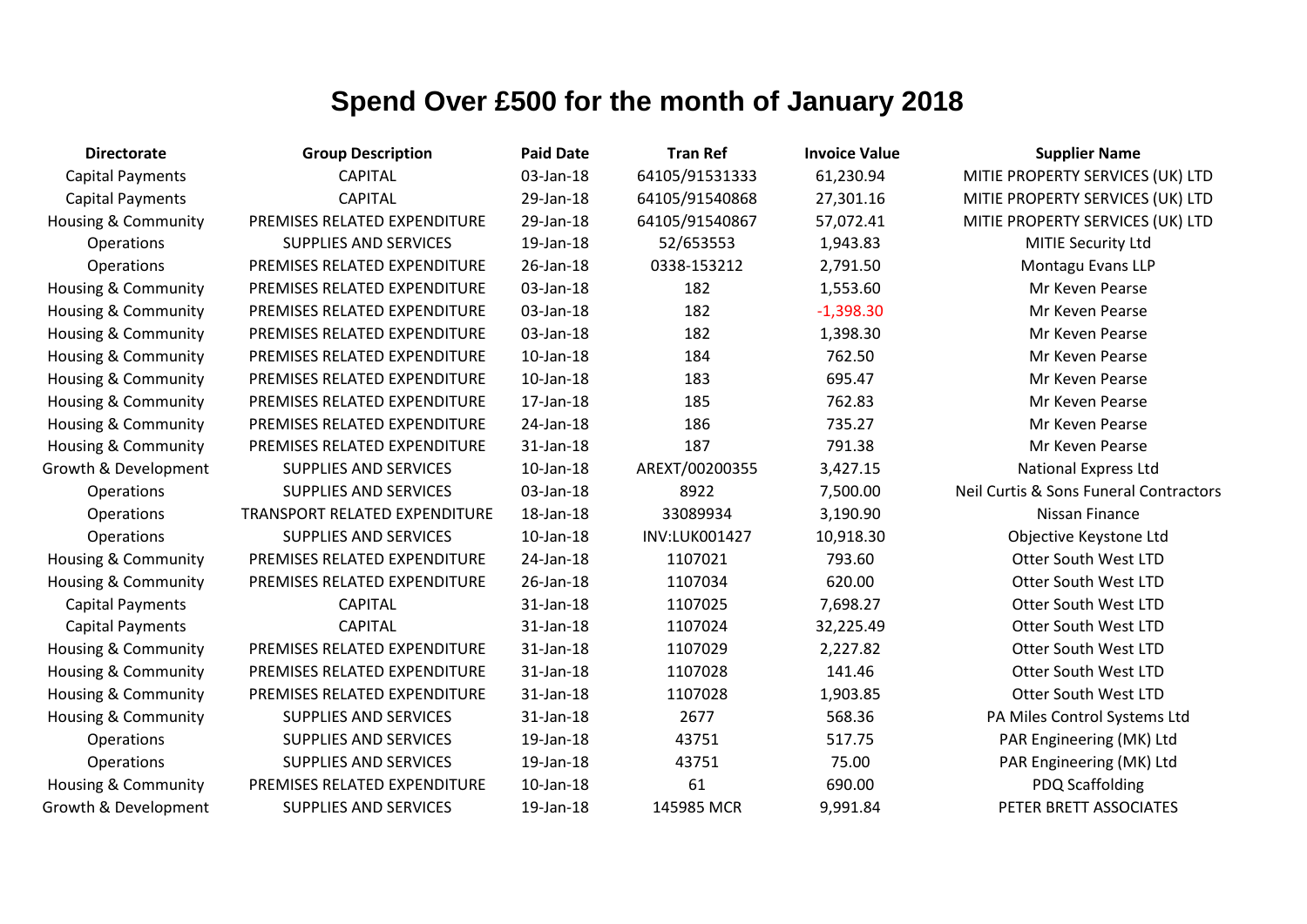| <b>Directorate</b>             | <b>Group Description</b>     | <b>Paid Date</b> | <b>Tran Ref</b>               | <b>Invoice Value</b> | <b>Supplier Name</b>                |
|--------------------------------|------------------------------|------------------|-------------------------------|----------------------|-------------------------------------|
| Growth & Development           | <b>SUPPLIES AND SERVICES</b> | 19-Jan-18        | 145987 MCR                    | 9,991.84             | PETER BRETT ASSOCIATES              |
| Growth & Development           | <b>SUPPLIES AND SERVICES</b> | 05-Jan-18        | 146226 MCR                    | 12,000.00            | PETER BRETT ASSOCIATES              |
| Growth & Development           | SUPPLIES AND SERVICES        | 05-Jan-18        | 146228MCR                     | 7,388.75             | PETER BRETT ASSOCIATES              |
| Growth & Development           | <b>SUPPLIES AND SERVICES</b> | 05-Jan-18        | 146229 MCR                    | 5,706.77             | PETER BRETT ASSOCIATES              |
| Growth & Development           | SUPPLIES AND SERVICES        | 05-Jan-18        | 146227 MCR                    | 14,761.83            | PETER BRETT ASSOCIATES              |
| Operations                     | <b>SUPPLIES AND SERVICES</b> | 26-Jan-18        | BE544147                      | 669.88               | Pitney Bowes Ltd                    |
| Operations                     | <b>SUPPLIES AND SERVICES</b> | 26-Jan-18        | BF156507                      | 1,349.71             | Pitney Bowes Ltd                    |
| Operations                     | <b>SUPPLIES AND SERVICES</b> | 17-Jan-18        | 70690005                      | 8,000.00             | Pitney Bowes Ltd                    |
| Operations                     | <b>SUPPLIES AND SERVICES</b> | 17-Jan-18        | 70690005                      | 6.00                 | Pitney Bowes Ltd                    |
| Operations                     | <b>SUPPLIES AND SERVICES</b> | 17-Jan-18        | 71660003                      | 6,018.40             | Pitney Bowes Ltd                    |
| Operations                     | SUPPLIES AND SERVICES        | 17-Jan-18        | 71660003                      | 8.00                 | Pitney Bowes Ltd                    |
| Operations                     | <b>SUPPLIES AND SERVICES</b> | 17-Jan-18        | 72720004                      | 6,014.01             | Pitney Bowes Ltd                    |
| Operations                     | SUPPLIES AND SERVICES        | 17-Jan-18        | 72720004                      | 8.00                 | Pitney Bowes Ltd                    |
| <b>Housing &amp; Community</b> | PREMISES RELATED EXPENDITURE | 03-Jan-18        | 9553                          | 517.50               | Pro-Fit                             |
| Housing & Community            | PREMISES RELATED EXPENDITURE | 03-Jan-18        | 9553                          | $-50.00$             | Pro-Fit                             |
| Housing & Community            | PREMISES RELATED EXPENDITURE | 03-Jan-18        | 9553                          | 50.00                | Pro-Fit                             |
| <b>Capital Payments</b>        | <b>CAPITAL</b>               | 03-Jan-18        | 9554                          | 41,025.00            | Pro-Fit                             |
| <b>Capital Payments</b>        | <b>CAPITAL</b>               | 03-Jan-18        | 9554                          | $-4,400.00$          | Pro-Fit                             |
| <b>Capital Payments</b>        | <b>CAPITAL</b>               | 03-Jan-18        | 9554                          | 4,400.00             | Pro-Fit                             |
| <b>Capital Payments</b>        | <b>CAPITAL</b>               | 17-Jan-18        | 9576                          | 11,995.00            | Pro-Fit                             |
| <b>Capital Payments</b>        | <b>CAPITAL</b>               | 17-Jan-18        | 9576                          | $-1,250.00$          | Pro-Fit                             |
| <b>Capital Payments</b>        | <b>CAPITAL</b>               | 17-Jan-18        | 9576                          | 1,250.00             | Pro-Fit                             |
| <b>Capital Payments</b>        | <b>CAPITAL</b>               | 31-Jan-18        | 9593                          | 9,223.50             | Pro-Fit                             |
| <b>Capital Payments</b>        | <b>CAPITAL</b>               | 31-Jan-18        | 9593                          | $-1,100.00$          | Pro-Fit                             |
| <b>Capital Payments</b>        | <b>CAPITAL</b>               | 31-Jan-18        | 9593                          | 1,100.00             | Pro-Fit                             |
| <b>Housing &amp; Community</b> | PREMISES RELATED EXPENDITURE | 12-Jan-18        | 149965                        | 5,855.00             | <b>Rainer Security Products LTD</b> |
| Housing & Community            | PREMISES RELATED EXPENDITURE | 26-Jan-18        | I/TDBC/DLO/TC                 | 1,700.00             | RAM Scaffolding (UK) Ltd            |
| <b>Housing &amp; Community</b> | <b>SUPPLIES AND SERVICES</b> | 24-Jan-18        | <b>Redacted Personal Data</b> | 675.00               | <b>Redacted Personal Data</b>       |
| <b>Operations</b>              | <b>EMPLOYEES</b>             | 08-Jan-18        | <b>Redacted Personal Data</b> | 1,750.00             | <b>Redacted Personal Data</b>       |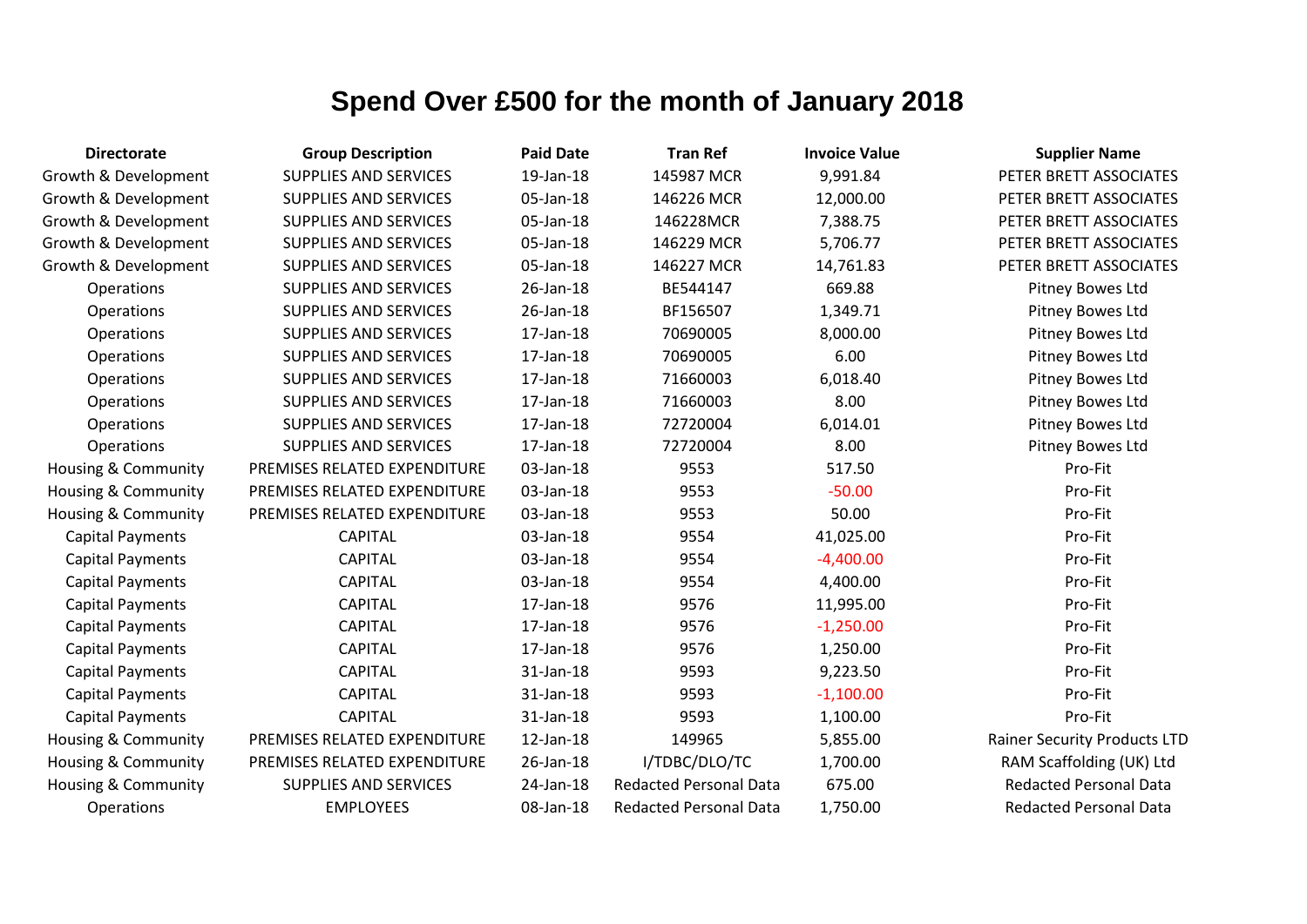| <b>Directorate</b>             | <b>Group Description</b>     | <b>Paid Date</b> | <b>Tran Ref</b>               | <b>Invoice Value</b> | <b>Supplier Name</b>          |
|--------------------------------|------------------------------|------------------|-------------------------------|----------------------|-------------------------------|
| Operations                     | <b>EMPLOYEES</b>             | 12-Jan-18        | <b>Redacted Personal Data</b> | 1,750.00             | <b>Redacted Personal Data</b> |
| <b>Operations</b>              | <b>EMPLOYEES</b>             | 17-Jan-18        | <b>Redacted Personal Data</b> | 1,400.00             | <b>Redacted Personal Data</b> |
| Operations                     | <b>EMPLOYEES</b>             | 31-Jan-18        | <b>Redacted Personal Data</b> | 1,750.00             | <b>Redacted Personal Data</b> |
| <b>Operations</b>              | <b>EMPLOYEES</b>             | 31-Jan-18        | <b>Redacted Personal Data</b> | 1,750.00             | <b>Redacted Personal Data</b> |
| Growth & Development           | <b>SUPPLIES AND SERVICES</b> | 05-Jan-18        | <b>Redacted Personal Data</b> | 1,095.50             | <b>Redacted Personal Data</b> |
| <b>Capital Payments</b>        | <b>CAPITAL</b>               | 08-Jan-18        | <b>Redacted Personal Data</b> | 15,200.00            | <b>Redacted Personal Data</b> |
| <b>Capital Payments</b>        | <b>CAPITAL</b>               | 31-Jan-18        | <b>Redacted Personal Data</b> | 16,479.65            | <b>Redacted Personal Data</b> |
| <b>Housing &amp; Community</b> | <b>SUPPLIES AND SERVICES</b> | 03-Jan-18        | <b>Redacted Personal Data</b> | 800.00               | <b>Redacted Personal Data</b> |
| <b>Housing &amp; Community</b> | THIRD PARTY PAYMENTS         | 17-Jan-18        | <b>Redacted Personal Data</b> | 1,050.00             | <b>Redacted Personal Data</b> |
| <b>Capital Payments</b>        | <b>CAPITAL</b>               | 26-Jan-18        | <b>Redacted Personal Data</b> | 65,328.00            | <b>Redacted Personal Data</b> |
| Operations                     | <b>EMPLOYEES</b>             | $10$ -Jan- $18$  | <b>Redacted Personal Data</b> | 1,950.00             | <b>Redacted Personal Data</b> |
| <b>Operations</b>              | <b>EMPLOYEES</b>             | 26-Jan-18        | <b>Redacted Personal Data</b> | 1,560.00             | <b>Redacted Personal Data</b> |
| Operations                     | <b>EMPLOYEES</b>             | 24-Jan-18        | <b>Redacted Personal Data</b> | 1,170.00             | <b>Redacted Personal Data</b> |
| Housing & Community            | <b>EMPLOYEES</b>             | 03-Jan-18        | <b>Redacted Personal Data</b> | 851.00               | <b>Redacted Personal Data</b> |
| Housing & Community            | <b>EMPLOYEES</b>             | 05-Jan-18        | <b>Redacted Personal Data</b> | 943.00               | <b>Redacted Personal Data</b> |
| <b>Housing &amp; Community</b> | <b>EMPLOYEES</b>             | 26-Jan-18        | <b>Redacted Personal Data</b> | 851.00               | <b>Redacted Personal Data</b> |
| Operations                     | PREMISES RELATED EXPENDITURE | 29-Jan-18        | <b>Redacted Personal Data</b> | 1,500.00             | <b>Redacted Personal Data</b> |
| Housing & Community            | <b>TRANSFER PAYMENTS</b>     | 17-Jan-18        | <b>Redacted Personal Data</b> | 4,750.00             | <b>Redacted Personal Data</b> |
| Housing & Community            | <b>EMPLOYEES</b>             | 03-Jan-18        | <b>Redacted Personal Data</b> | 1,218.75             | <b>Redacted Personal Data</b> |
| Housing & Community            | <b>EMPLOYEES</b>             | 03-Jan-18        | <b>Redacted Personal Data</b> | 1,430.00             | <b>Redacted Personal Data</b> |
| <b>Housing &amp; Community</b> | <b>EMPLOYEES</b>             | 17-Jan-18        | <b>Redacted Personal Data</b> | 1,045.11             | <b>Redacted Personal Data</b> |
| Cost of Services               | <b>EMPLOYEES</b>             | 17-Jan-18        | <b>Redacted Personal Data</b> | 328.02               | <b>Redacted Personal Data</b> |
| Housing & Community            | <b>EMPLOYEES</b>             | 31-Jan-18        | <b>Redacted Personal Data</b> | 1,218.75             | <b>Redacted Personal Data</b> |
| <b>Housing &amp; Community</b> | <b>SUPPLIES AND SERVICES</b> | 17-Jan-18        | <b>Redacted Personal Data</b> | 692.80               | <b>Redacted Personal Data</b> |
| <b>Operations</b>              | <b>SUPPLIES AND SERVICES</b> | 24-Jan-18        | <b>Redacted Personal Data</b> | 1,411.00             | <b>Redacted Personal Data</b> |
| <b>Operations</b>              | <b>SUPPLIES AND SERVICES</b> | 24-Jan-18        | <b>Redacted Personal Data</b> | 1,411.00             | <b>Redacted Personal Data</b> |
| Growth & Development           | <b>EMPLOYEES</b>             | 03-Jan-18        | <b>Redacted Personal Data</b> | 1,053.05             | <b>Redacted Personal Data</b> |
| Growth & Development           | <b>EMPLOYEES</b>             | 05-Jan-18        | <b>Redacted Personal Data</b> | 1,093.30             | <b>Redacted Personal Data</b> |
| Growth & Development           | <b>EMPLOYEES</b>             | 19-Jan-18        | <b>Redacted Personal Data</b> | 738.90               | <b>Redacted Personal Data</b> |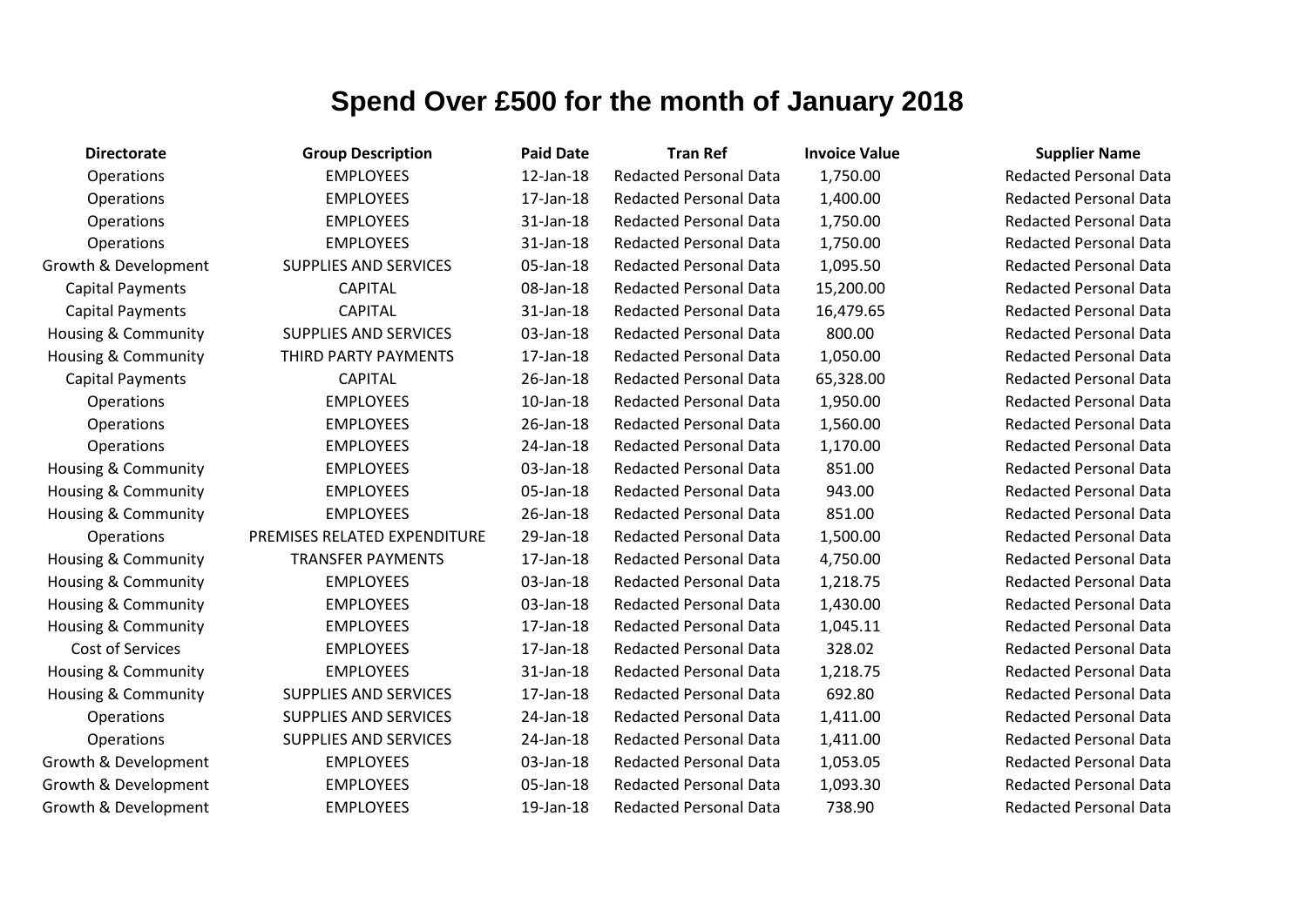| <b>Directorate</b>             | <b>Group Description</b>     | <b>Paid Date</b> | <b>Tran Ref</b>               | <b>Invoice Value</b> | <b>Supplier Name</b>          |
|--------------------------------|------------------------------|------------------|-------------------------------|----------------------|-------------------------------|
| Housing & Community            | <b>SUPPLIES AND SERVICES</b> | 17-Jan-18        | <b>Redacted Personal Data</b> | 5,751.36             | <b>Redacted Personal Data</b> |
| Housing & Community            | <b>SUPPLIES AND SERVICES</b> | 17-Jan-18        | <b>Redacted Personal Data</b> | 6,361.36             | <b>Redacted Personal Data</b> |
| Growth & Development           | <b>SUPPLIES AND SERVICES</b> | 05-Jan-18        | <b>Redacted Personal Data</b> | 3,736.77             | <b>Redacted Personal Data</b> |
| Growth & Development           | <b>SUPPLIES AND SERVICES</b> | 24-Jan-18        | <b>Redacted Personal Data</b> | 3,090.27             | <b>Redacted Personal Data</b> |
| <b>Housing &amp; Community</b> | <b>EMPLOYEES</b>             | 24-Jan-18        | <b>Redacted Personal Data</b> | 544.00               | <b>Redacted Personal Data</b> |
| Housing & Community            | <b>EMPLOYEES</b>             | 24-Jan-18        | <b>Redacted Personal Data</b> | 2,412.00             | <b>Redacted Personal Data</b> |
| <b>Capital Payments</b>        | <b>CAPITAL</b>               | $10$ -Jan- $18$  | <b>Redacted Personal Data</b> | 600.00               | <b>Redacted Personal Data</b> |
| <b>Housing &amp; Community</b> | <b>SUPPLIES AND SERVICES</b> | 03-Jan-18        | <b>Redacted Personal Data</b> | 2,240.00             | <b>Redacted Personal Data</b> |
| Housing & Community            | <b>EMPLOYEES</b>             | 03-Jan-18        | <b>Redacted Personal Data</b> | 918.00               | <b>Redacted Personal Data</b> |
| Housing & Community            | <b>SUPPLIES AND SERVICES</b> | 12-Jan-18        | <b>Redacted Personal Data</b> | 2,240.00             | <b>Redacted Personal Data</b> |
| Housing & Community            | <b>EMPLOYEES</b>             | 19-Jan-18        | <b>Redacted Personal Data</b> | 744.00               | <b>Redacted Personal Data</b> |
| <b>Housing &amp; Community</b> | <b>SUPPLIES AND SERVICES</b> | 19-Jan-18        | <b>Redacted Personal Data</b> | 2,240.00             | <b>Redacted Personal Data</b> |
| <b>Housing &amp; Community</b> | <b>EMPLOYEES</b>             | 22-Jan-18        | <b>Redacted Personal Data</b> | 804.00               | <b>Redacted Personal Data</b> |
| Housing & Community            | PREMISES RELATED EXPENDITURE | 03-Jan-18        | <b>Redacted Personal Data</b> | 1,508.00             | <b>Redacted Personal Data</b> |
| Operations                     | <b>SUPPLIES AND SERVICES</b> | 03-Jan-18        | 9055670603                    | 1,539.53             | ROYAL MAIL GROUP LTD          |
| Growth & Development           | <b>SUPPLIES AND SERVICES</b> | 15-Jan-18        | 3886130                       | 681.00               | ROYAL MAIL GROUP LTD          |
| Operations                     | <b>SUPPLIES AND SERVICES</b> | 19-Jan-18        | 9055715566                    | 1,076.21             | ROYAL MAIL GROUP LTD          |
| Operations                     | <b>SUPPLIES AND SERVICES</b> | 26-Jan-18        | 9055798961                    | 1,151.78             | ROYAL MAIL GROUP LTD          |
| Growth & Development           | <b>SUPPLIES AND SERVICES</b> | 26-Jan-18        | 4090971                       | 1,300.21             | ROYAL MAIL GROUP LTD          |
| Operations                     | <b>SUPPLIES AND SERVICES</b> | 26-Jan-18        | 9055542914                    | 1,484.92             | ROYAL MAIL GROUP LTD          |
| Operations                     | SUPPLIES AND SERVICES        | 08-Jan-18        | 5102017                       | 1,420.00             | Sally School of Motoring      |
| Housing & Community            | <b>SUPPLIES AND SERVICES</b> | 03-Jan-18        | U844405                       | 28,500.00            | Savills (UK) Ltd              |
| Housing & Community            | <b>SUPPLIES AND SERVICES</b> | 10-Jan-18        | U841707                       | 23,160.00            | Savills (UK) Ltd              |
| Housing & Community            | <b>SUPPLIES AND SERVICES</b> | 10-Jan-18        | U841708                       | 30,000.00            | Savills (UK) Ltd              |
| <b>Housing &amp; Community</b> | SUPPLIES AND SERVICES        | $10$ -Jan- $18$  | U841750                       | 13,890.00            | Savills (UK) Ltd              |
| <b>Housing &amp; Community</b> | <b>SUPPLIES AND SERVICES</b> | $10$ -Jan- $18$  | U841710                       | 37,500.00            | Savills (UK) Ltd              |
| Housing & Community            | <b>SUPPLIES AND SERVICES</b> | $10$ -Jan- $18$  | U841747                       | 13,000.00            | Savills (UK) Ltd              |
| Housing & Community            | <b>SUPPLIES AND SERVICES</b> | 10-Jan-18        | U841706                       | 25,000.00            | Savills (UK) Ltd              |
| Housing & Community            | <b>SUPPLIES AND SERVICES</b> | 10-Jan-18        | U841715                       | 26,000.00            | Savills (UK) Ltd              |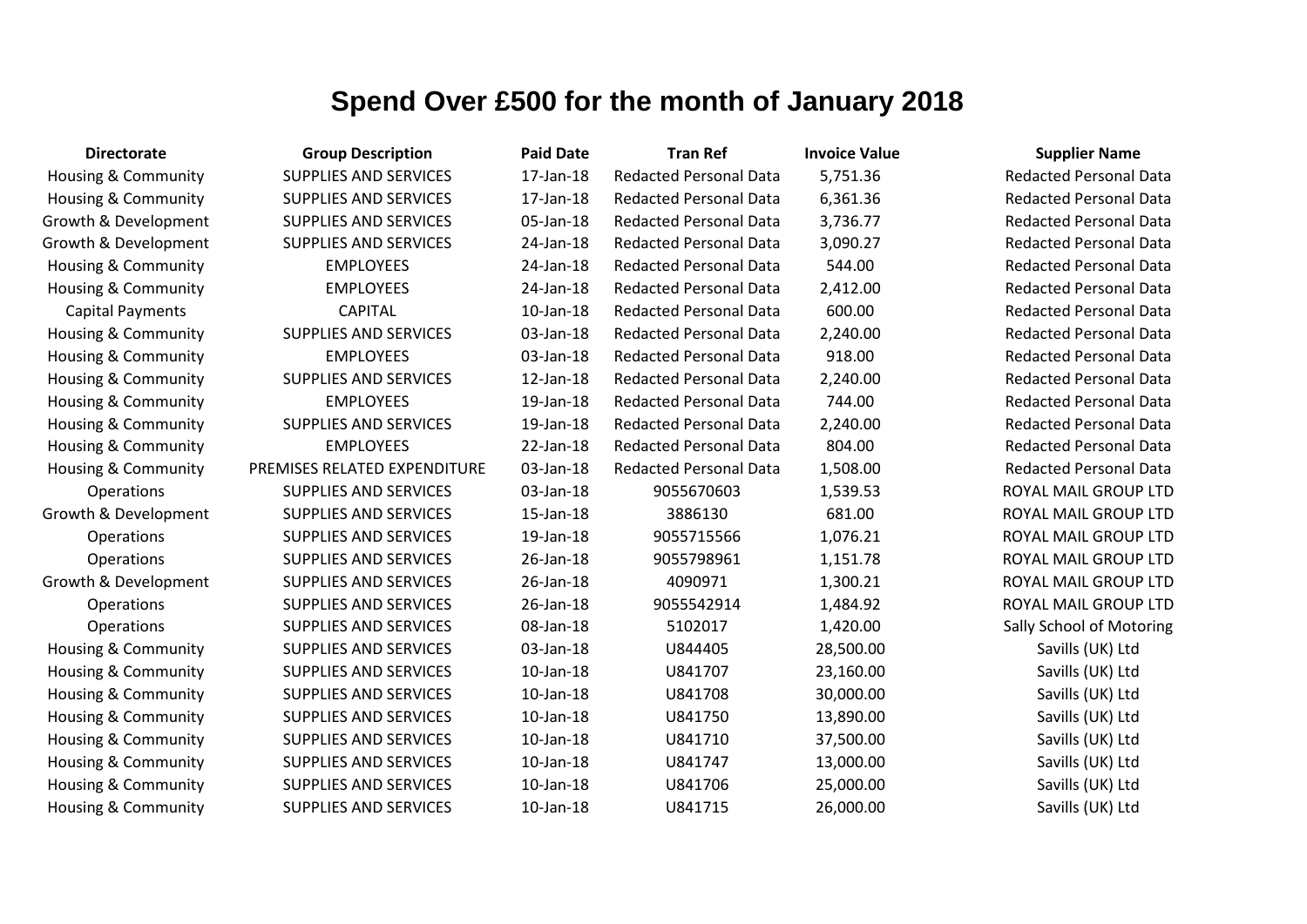| <b>Directorate</b>             | <b>Group Description</b>     | <b>Paid Date</b> | <b>Tran Ref</b> | <b>Invoice Value</b> | <b>Supplier Name</b>       |
|--------------------------------|------------------------------|------------------|-----------------|----------------------|----------------------------|
| Housing & Community            | <b>SUPPLIES AND SERVICES</b> | 12-Jan-18        | U841720         | 25,000.00            | Savills (UK) Ltd           |
| Housing & Community            | <b>SUPPLIES AND SERVICES</b> | 12-Jan-18        | U841748         | 12,000.00            | Savills (UK) Ltd           |
| Housing & Community            | <b>SUPPLIES AND SERVICES</b> | 12-Jan-18        | U841704         | 256,170.00           | Savills (UK) Ltd           |
| <b>Capital Payments</b>        | <b>CAPITAL</b>               | $10$ -Jan- $18$  | 109203          | 2,890.00             | <b>SCOOTER STORE LTD</b>   |
| Housing & Community            | THIRD PARTY PAYMENTS         | 05-Jan-18        | CS197615        | 7,939.00             | Sedgemoor District Council |
| Operations                     | THIRD PARTY PAYMENTS         | 05-Jan-18        | CS197615        | 61,099.72            | Sedgemoor District Council |
| Housing & Community            | <b>SUPPLIES AND SERVICES</b> | $10$ -Jan- $18$  | 5643            | 801.39               | <b>Social Telecoms CIC</b> |
| <b>Housing &amp; Community</b> | <b>SUPPLIES AND SERVICES</b> | 24-Jan-18        | 6805            | 516.51               | <b>Social Telecoms CIC</b> |
| Growth & Development           | <b>SUPPLIES AND SERVICES</b> | 26-Jan-18        | OP/0059008      | 1,245.50             | Society of London Theatre  |
| Growth & Development           | <b>SUPPLIES AND SERVICES</b> | 31-Jan-18        | OP/0058619A     | 545.30               | Society of London Theatre  |
| Housing & Community            | PREMISES RELATED EXPENDITURE | 24-Jan-18        | 9900372041      | 83.20                | Sodexo Limited             |
| Housing & Community            | PREMISES RELATED EXPENDITURE | 24-Jan-18        | 9900372041      | 61.23                | Sodexo Limited             |
| Housing & Community            | PREMISES RELATED EXPENDITURE | 24-Jan-18        | 9900372041      | 13.45                | Sodexo Limited             |
| Housing & Community            | PREMISES RELATED EXPENDITURE | 24-Jan-18        | 9900372041      | 77.53                | Sodexo Limited             |
| Housing & Community            | PREMISES RELATED EXPENDITURE | 24-Jan-18        | 9900372041      | 56.00                | Sodexo Limited             |
| Housing & Community            | PREMISES RELATED EXPENDITURE | 24-Jan-18        | 9900372041      | 74.26                | Sodexo Limited             |
| Housing & Community            | PREMISES RELATED EXPENDITURE | 24-Jan-18        | 9900372041      | 114.61               | Sodexo Limited             |
| Housing & Community            | PREMISES RELATED EXPENDITURE | 24-Jan-18        | 9900372041      | 277.38               | Sodexo Limited             |
| Housing & Community            | PREMISES RELATED EXPENDITURE | 24-Jan-18        | 9900372041      | 302.54               | Sodexo Limited             |
| Housing & Community            | PREMISES RELATED EXPENDITURE | 24-Jan-18        | 9900372042      | 52.94                | Sodexo Limited             |
| Housing & Community            | PREMISES RELATED EXPENDITURE | 24-Jan-18        | 9900372042      | 51.46                | Sodexo Limited             |
| Housing & Community            | PREMISES RELATED EXPENDITURE | 24-Jan-18        | 9900372042      | 56.00                | Sodexo Limited             |
| Housing & Community            | PREMISES RELATED EXPENDITURE | 24-Jan-18        | 9900372042      | 102.36               | Sodexo Limited             |
| Housing & Community            | PREMISES RELATED EXPENDITURE | 24-Jan-18        | 9900372042      | 50.67                | Sodexo Limited             |
| Housing & Community            | PREMISES RELATED EXPENDITURE | 24-Jan-18        | 9900372042      | 50.33                | Sodexo Limited             |
| <b>Housing &amp; Community</b> | PREMISES RELATED EXPENDITURE | 24-Jan-18        | 9900372042      | 99.98                | Sodexo Limited             |
| Housing & Community            | PREMISES RELATED EXPENDITURE | 24-Jan-18        | 9900372042      | 100.00               | Sodexo Limited             |
| Operations                     | PREMISES RELATED EXPENDITURE | 24-Jan-18        | 9900372045      | 769.76               | Sodexo Limited             |
| Operations                     | <b>SUPPLIES AND SERVICES</b> | 03-Jan-18        | INV01783113     | 1,900.00             | Softcat Plc                |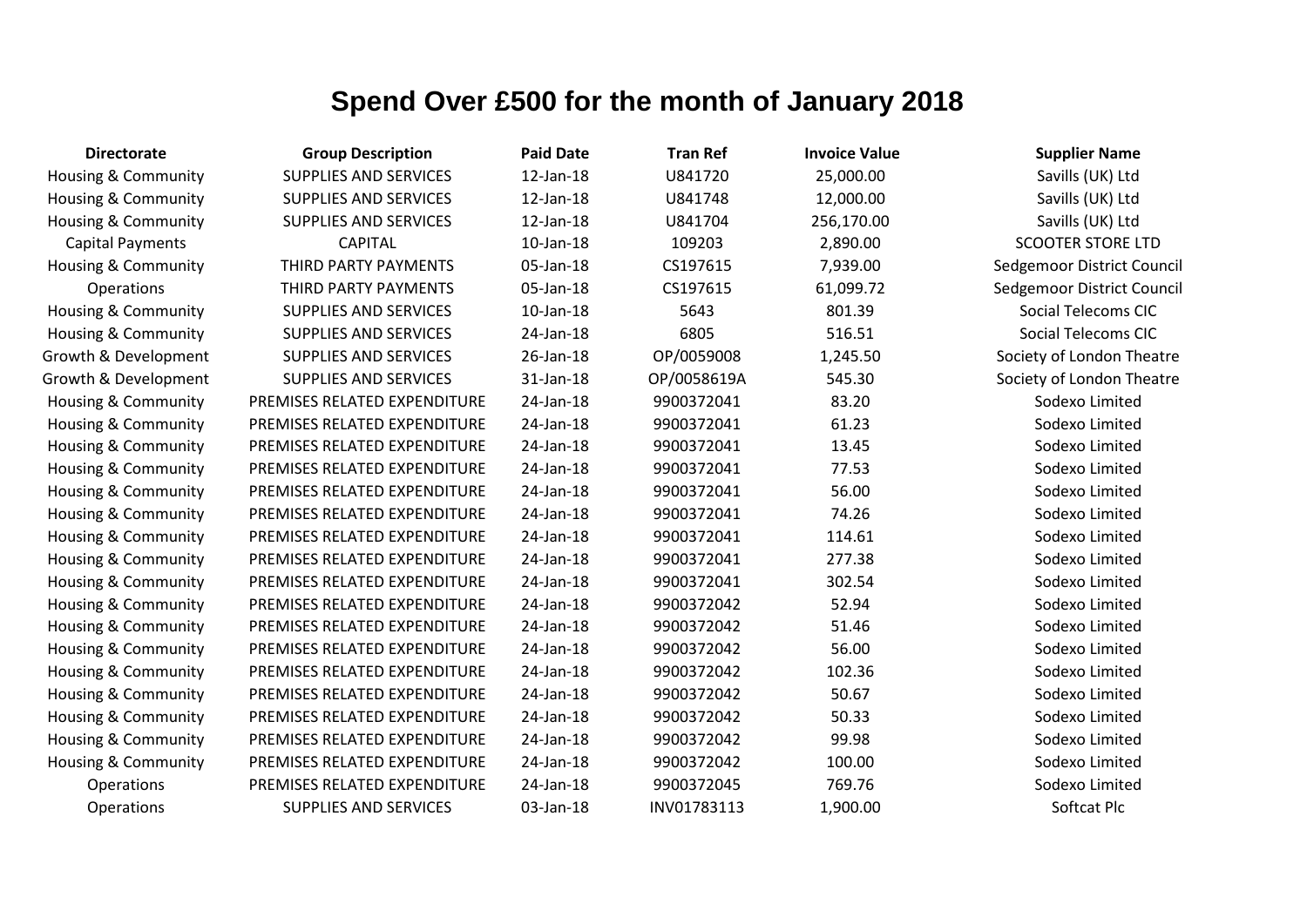| <b>Directorate</b>             | <b>Group Description</b>     | <b>Paid Date</b> | <b>Tran Ref</b> | <b>Invoice Value</b> | <b>Supplier Name</b>                 |
|--------------------------------|------------------------------|------------------|-----------------|----------------------|--------------------------------------|
| Operations                     | <b>SUPPLIES AND SERVICES</b> | 03-Jan-18        | INV01783000     | 3,200.00             | Softcat Plc                          |
| Operations                     | <b>SUPPLIES AND SERVICES</b> | 03-Jan-18        | INV01782850     | 21,218.00            | Softcat Plc                          |
| Operations                     | <b>SUPPLIES AND SERVICES</b> | 03-Jan-18        | 60671241        | 44,668.75            | SOMERSET COUNTY COUNCIL              |
| Operations                     | THIRD PARTY PAYMENTS         | 26-Jan-18        | 60680188        | 2,057.90             | SOMERSET COUNTY COUNCIL              |
| Operations                     | <b>SUPPLIES AND SERVICES</b> | 29-Jan-18        | 60680211        | 440.00               | SOMERSET COUNTY COUNCIL              |
| Operations                     | <b>SUPPLIES AND SERVICES</b> | 29-Jan-18        | 60680211        | 120.00               | SOMERSET COUNTY COUNCIL              |
| Operations                     | THIRD PARTY PAYMENTS         | 26-Jan-18        | 60680193        | 910.50               | SOMERSET COUNTY COUNCIL              |
| Corporate Management           | <b>EMPLOYEES</b>             | 03-Jan-18        | 60671898        | 11,700.00            | Somerset County Council Pension Fund |
| <b>Balance Sheet</b>           | <b>EMPLOYEES</b>             | 15-Jan-18        | 60672389        | 189,852.00           | Somerset County Council Pension Fund |
| Corporate Management           | <b>EMPLOYEES</b>             | 26-Jan-18        | 60678191        | 11,700.00            | Somerset County Council Pension Fund |
| <b>Balance Sheet</b>           | <b>EMPLOYEES</b>             | 26-Jan-18        | 60678320        | 189,852.00           | Somerset County Council Pension Fund |
| Operations                     | <b>SUPPLIES AND SERVICES</b> | 03-Jan-18        | 1058            | 680.00               | Somerset Dog Warden Service          |
| Operations                     | <b>SUPPLIES AND SERVICES</b> | 24-Jan-18        | 1059            | 595.00               | Somerset Dog Warden Service          |
| Operations                     | PREMISES RELATED EXPENDITURE | 31-Jan-18        | 313414          | 804.70               | Somerset Gas Company                 |
| Operations                     | <b>SUPPLIES AND SERVICES</b> | 31-Jan-18        | 600017687       | 525.39               | <b>Somerset Scientific Services</b>  |
| Operations                     | <b>SUPPLIES AND SERVICES</b> | 10-Jan-18        | 490             | 24,325.00            | South West Audit Partnership Ltd     |
| Growth & Development           | <b>SUPPLIES AND SERVICES</b> | 03-Jan-18        | 11292           | 4,783.69             | South West Heritage Trust Ltd        |
| <b>Housing &amp; Community</b> | <b>EMPLOYEES</b>             | 29-Jan-18        | 27540           | 2,412.00             | SOUTH WEST PENINSULAR TRAINING       |
| <b>Operations</b>              | <b>SUPPLIES AND SERVICES</b> | 12-Jan-18        | OP/M385650      | 998.75               | <b>Specialist Computer Centres</b>   |
| Corporate Management           | <b>TRANSFER PAYMENTS</b>     | 26-Jan-18        | <b>EPRF 916</b> | 3,500.00             | St Mary Magdalene Church             |
| <b>Capital Payments</b>        | <b>CAPITAL</b>               | 17-Jan-18        | 17739           | 956.43               | <b>STAFFORD &amp; COOMBER LTD</b>    |
| Operations                     | <b>SUPPLIES AND SERVICES</b> | 24-Jan-18        | 30922040        | 847.86               | SUEZ Recycling and Recovery UK Ltd   |
| Housing & Community            | PREMISES RELATED EXPENDITURE | 03-Jan-18        | SI-7083         | 800.00               | <b>SUN SCAFFOLDING LTD</b>           |
| Housing & Community            | PREMISES RELATED EXPENDITURE | 17-Jan-18        | SI-7096         | 800.00               | <b>SUN SCAFFOLDING LTD</b>           |
| Growth & Development           | <b>SUPPLIES AND SERVICES</b> | 10-Jan-18        | <b>EPRF 900</b> | 750.00               | <b>Sundry BACS</b>                   |
| Growth & Development           | SUPPLIES AND SERVICES        | 03-Jan-18        | <b>EPRF 943</b> | 1,500.00             | <b>Sundry BACS</b>                   |
| <b>Capital Payments</b>        | <b>CAPITAL</b>               | 03-Jan-18        | <b>EPRF 962</b> | 700.00               | <b>Sundry BACS</b>                   |
| <b>Housing &amp; Community</b> | BELOW NET COST OF SERVICES   | 05-Jan-18        | <b>EPRF 973</b> | 660.00               | <b>Sundry BACS</b>                   |
| Growth & Development           | <b>INCOME</b>                | 31-Jan-18        | <b>EPRF 983</b> | 3,348.54             | <b>Sundry BACS</b>                   |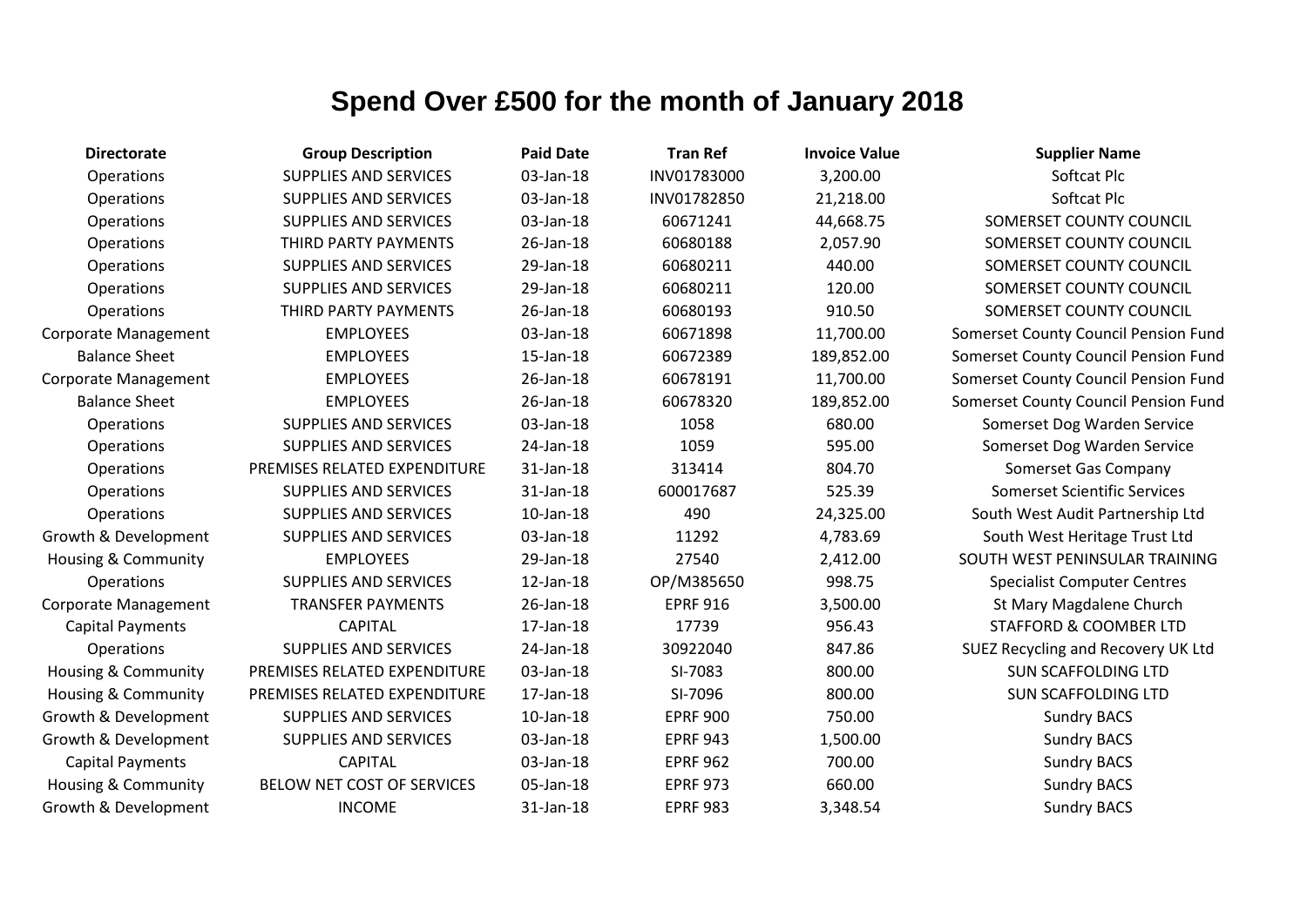| <b>Directorate</b>             | <b>Group Description</b>     | <b>Paid Date</b> | <b>Tran Ref</b>  | <b>Invoice Value</b> | <b>Supplier Name</b>             |
|--------------------------------|------------------------------|------------------|------------------|----------------------|----------------------------------|
| <b>Housing &amp; Community</b> | BELOW NET COST OF SERVICES   | 12-Jan-18        | <b>EPRF 989</b>  | 1,439.23             | <b>Sundry BACS</b>               |
| Housing & Community            | BELOW NET COST OF SERVICES   | 15-Jan-18        | <b>EPRF 1006</b> | 628.92               | <b>Sundry BACS</b>               |
| Housing & Community            | THIRD PARTY PAYMENTS         | 17-Jan-18        | 1042067LO        | 795.00               | <b>Sundry BACS</b>               |
| <b>Housing &amp; Community</b> | BELOW NET COST OF SERVICES   | 26-Jan-18        | <b>EPRF 1057</b> | 725.00               | <b>Sundry BACS</b>               |
| Housing & Community            | BELOW NET COST OF SERVICES   | 26-Jan-18        | <b>EPRF 1058</b> | 2,185.68             | <b>Sundry BACS</b>               |
| <b>Housing &amp; Community</b> | BELOW NET COST OF SERVICES   | 15-Jan-18        | <b>EPRF 1008</b> | 1,108.49             | <b>Sundry Cheque</b>             |
| Operations                     | <b>SUPPLIES AND SERVICES</b> | 19-Jan-18        | <b>EPRF 1037</b> | 1,500.00             | <b>Sundry Cheque</b>             |
| Operations                     | <b>INCOME</b>                | 29-Jan-18        | <b>EPRF 1068</b> | 715.00               | <b>Sundry Cheque</b>             |
| Growth & Development           | <b>SUPPLIES AND SERVICES</b> | 24-Jan-18        | WEEK48           | 506.00               | SUPERBREAK                       |
| Growth & Development           | <b>SUPPLIES AND SERVICES</b> | 24-Jan-18        | WEEK47           | 552.00               | <b>SUPERBREAK</b>                |
| Growth & Development           | <b>SUPPLIES AND SERVICES</b> | 24-Jan-18        | WEEK29           | 1,295.00             | <b>SUPERBREAK</b>                |
| Growth & Development           | <b>SUPPLIES AND SERVICES</b> | 24-Jan-18        | WEEK22           | 1,307.00             | <b>SUPERBREAK</b>                |
| Housing & Community            | PREMISES RELATED EXPENDITURE | 03-Jan-18        | 22983            | 672.00               | T & C ELECTRICAL CONTRACTORS LTD |
| <b>Housing &amp; Community</b> | PREMISES RELATED EXPENDITURE | 10-Jan-18        | 23122            | 501.92               | T & C ELECTRICAL CONTRACTORS LTD |
| Housing & Community            | PREMISES RELATED EXPENDITURE | 10-Jan-18        | 23125            | 1,640.23             | T & C ELECTRICAL CONTRACTORS LTD |
| Housing & Community            | <b>SUPPLIES AND SERVICES</b> | 22-Jan-18        | 93867            | 28.02                | T.B. DAVIES (CARDIFF) LTD        |
| <b>Housing &amp; Community</b> | <b>SUPPLIES AND SERVICES</b> | 22-Jan-18        | 93867            | 51.78                | T.B. DAVIES (CARDIFF) LTD        |
| Housing & Community            | <b>SUPPLIES AND SERVICES</b> | 22-Jan-18        | 93867            | 599.60               | T.B. DAVIES (CARDIFF) LTD        |
| <b>Housing &amp; Community</b> | PREMISES RELATED EXPENDITURE | 22-Jan-18        | 93867            | 168.12               | T.B. DAVIES (CARDIFF) LTD        |
| Operations                     | <b>SUPPLIES AND SERVICES</b> | 26-Jan-18        | 1117             | 2,388.00             | <b>Taunton Timber Ltd</b>        |
| Operations                     | <b>SUPPLIES AND SERVICES</b> | 26-Jan-18        | 1117             | 300.00               | <b>Taunton Timber Ltd</b>        |
| Operations                     | <b>SUPPLIES AND SERVICES</b> | 26-Jan-18        | 1117             | 3,520.00             | <b>Taunton Timber Ltd</b>        |
| Operations                     | <b>SUPPLIES AND SERVICES</b> | 26-Jan-18        | 1117             | 147.60               | <b>Taunton Timber Ltd</b>        |
| Operations                     | <b>EMPLOYEES</b>             | 12-Jan-18        | 6006             | 752.40               | TAUNTON VALE SPORTS CLUB LTD     |
| Housing & Community            | <b>SUPPLIES AND SERVICES</b> | 05-Jan-18        | 174390           | 2,000.00             | <b>Taylor Lewis Limited</b>      |
| <b>Capital Payments</b>        | <b>CAPITAL</b>               | 17-Jan-18        | 900018784        | 2,970.00             | TeleAlarm Europe GmbH            |
| <b>Capital Payments</b>        | <b>CAPITAL</b>               | 17-Jan-18        | 900018784        | 385.00               | TeleAlarm Europe GmbH            |
| <b>Capital Payments</b>        | <b>CAPITAL</b>               | 17-Jan-18        | 900019590        | 4,625.00             | TeleAlarm Europe GmbH            |
| <b>Capital Payments</b>        | <b>CAPITAL</b>               | 17-Jan-18        | 900019590        | 13,875.00            | TeleAlarm Europe GmbH            |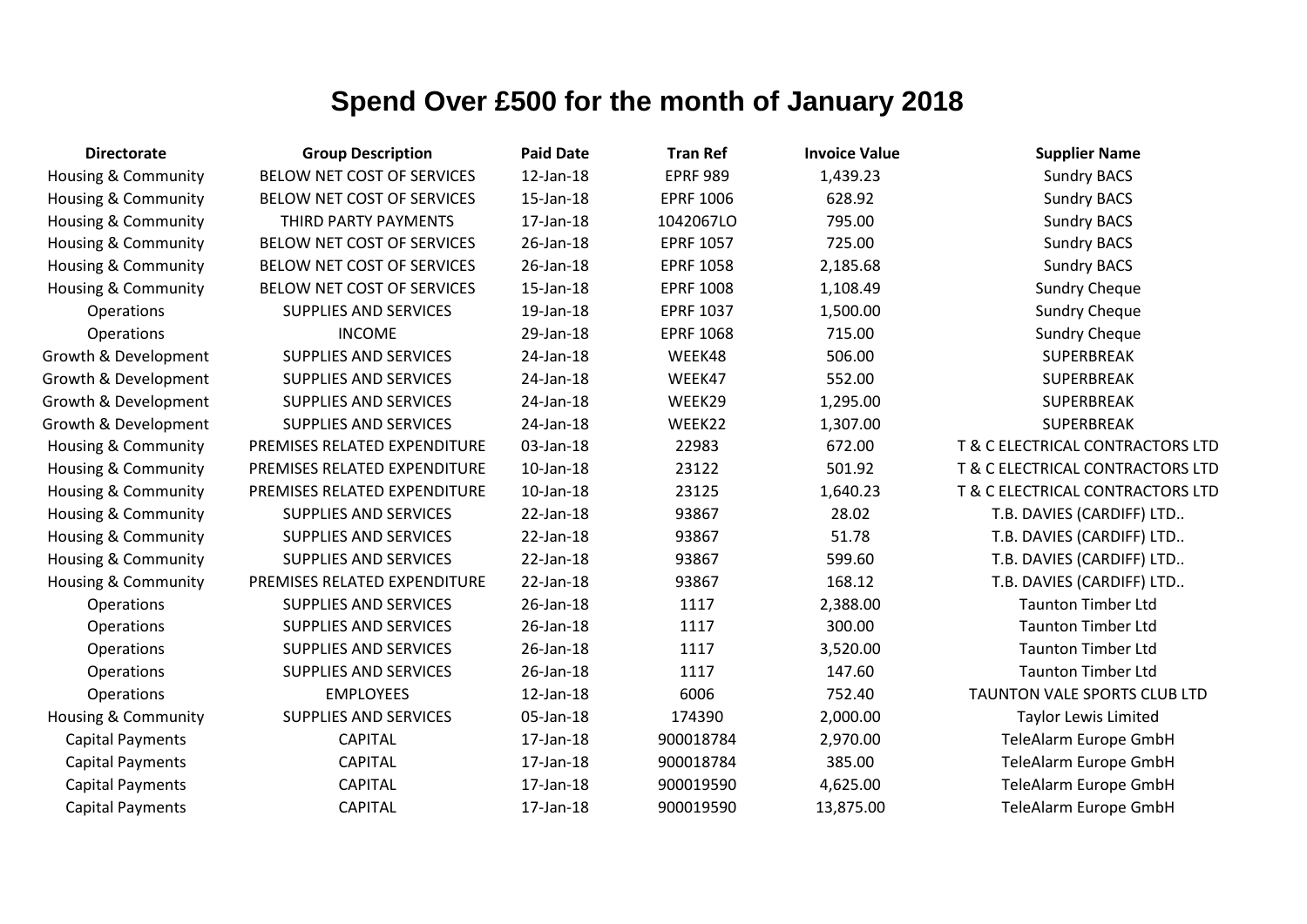| <b>Directorate</b>             | <b>Group Description</b>             | <b>Paid Date</b> | <b>Tran Ref</b>  | <b>Invoice Value</b> | <b>Supplier Name</b>                |
|--------------------------------|--------------------------------------|------------------|------------------|----------------------|-------------------------------------|
| <b>Capital Payments</b>        | <b>CAPITAL</b>                       | 17-Jan-18        | 900019590        | 385.00               | TeleAlarm Europe GmbH               |
| Operations                     | <b>SUPPLIES AND SERVICES</b>         | $10$ -Jan- $18$  | 19728            | 1,331.20             | <b>TELESHORE UK LTD</b>             |
| Operations                     | <b>SUPPLIES AND SERVICES</b>         | 24-Jan-18        | 20134            | 1,248.00             | <b>TELESHORE UK LTD</b>             |
| Housing & Community            | PREMISES RELATED EXPENDITURE         | 03-Jan-18        | 180887           | 14,910.00            | <b>Tersus Group</b>                 |
| Housing & Community            | <b>SUPPLIES AND SERVICES</b>         | 12-Jan-18        | 27974            | 867.00               | The Carly Press Ltd                 |
| <b>Housing &amp; Community</b> | PREMISES RELATED EXPENDITURE         | 03-Jan-18        | 3162             | 874.67               | The Carpet Warehouse                |
| Housing & Community            | PREMISES RELATED EXPENDITURE         | 08-Jan-18        | 3190             | 526.61               | The Carpet Warehouse                |
| Housing & Community            | PREMISES RELATED EXPENDITURE         | 08-Jan-18        | 3184             | 542.27               | The Carpet Warehouse                |
| Housing & Community            | PREMISES RELATED EXPENDITURE         | 03-Jan-18        | 3171             | 762.63               | The Carpet Warehouse                |
| <b>Housing &amp; Community</b> | PREMISES RELATED EXPENDITURE         | $10$ -Jan- $18$  | 3199             | 519.94               | The Carpet Warehouse                |
| Housing & Community            | PREMISES RELATED EXPENDITURE         | 10-Jan-18        | 3187             | 702.01               | The Carpet Warehouse                |
| Housing & Community            | PREMISES RELATED EXPENDITURE         | 10-Jan-18        | 3183             | 709.85               | The Carpet Warehouse                |
| Housing & Community            | PREMISES RELATED EXPENDITURE         | 10-Jan-18        | 3149             | 513.29               | The Carpet Warehouse                |
| Housing & Community            | PREMISES RELATED EXPENDITURE         | $10$ -Jan- $18$  | 3169             | 530.80               | The Carpet Warehouse                |
| Housing & Community            | PREMISES RELATED EXPENDITURE         | 29-Jan-18        | 3220             | 726.58               | The Carpet Warehouse                |
| Operations                     | <b>EMPLOYEES</b>                     | $22$ -Jan-18     | 1012018          | 922.00               | The Federation of Burial & Crematio |
| Operations                     | <b>TRANSPORT RELATED EXPENDITURE</b> | 12-Jan-18        | 1233042          | 643.33               | The Fuelcard People                 |
| Operations                     | TRANSPORT RELATED EXPENDITURE        | 12-Jan-18        | 2214124          | 9,331.07             | The Fuelcard People                 |
| Operations                     | TRANSPORT RELATED EXPENDITURE        | 24-Jan-18        | 2240194          | 3,714.82             | The Fuelcard People                 |
| Growth & Development           | <b>SUPPLIES AND SERVICES</b>         | 03-Jan-18        | 42856            | 15,048.00            | THREE DRAGONS (LC) LTD              |
| Growth & Development           | <b>SUPPLIES AND SERVICES</b>         | $10$ -Jan- $18$  | 42795            | 5,685.90             | THREE DRAGONS (LC) LTD              |
| Growth & Development           | <b>SUPPLIES AND SERVICES</b>         | 10-Jan-18        | TG-4035-NOV 2017 | 6,266.52             | <b>Tom Gillham Limited</b>          |
| Growth & Development           | <b>SUPPLIES AND SERVICES</b>         | 24-Jan-18        | TG-4037-DEC 2017 | 4,353.26             | Tom Gillham Limited                 |
| Operations                     | <b>SUPPLIES AND SERVICES</b>         | 10-Jan-18        | 2640             | 1,600.00             | TomTech (UK) Ltd                    |
| Operations                     | PREMISES RELATED EXPENDITURE         | 05-Jan-18        | 1787             | 1,200.00             | Tone Fire & Security Limited        |
| <b>Balance Sheet</b>           | <b>HOLDING ACCOUNTS</b>              | 26-Jan-18        | 1007412          | 1,287.60             | Travel.cloud                        |
| <b>Balance Sheet</b>           | <b>HOLDING ACCOUNTS</b>              | 26-Jan-18        | 1009441          | 68.00                | Travel.cloud                        |
| <b>Balance Sheet</b>           | <b>HOLDING ACCOUNTS</b>              | 26-Jan-18        | 1009441          | 984.40               | Travel.cloud                        |
| <b>Balance Sheet</b>           | <b>CURRENT ASSETS</b>                | 03-Jan-18        | 9175AHM358       | 674.04               | <b>TRAVIS PERKINS PLC</b>           |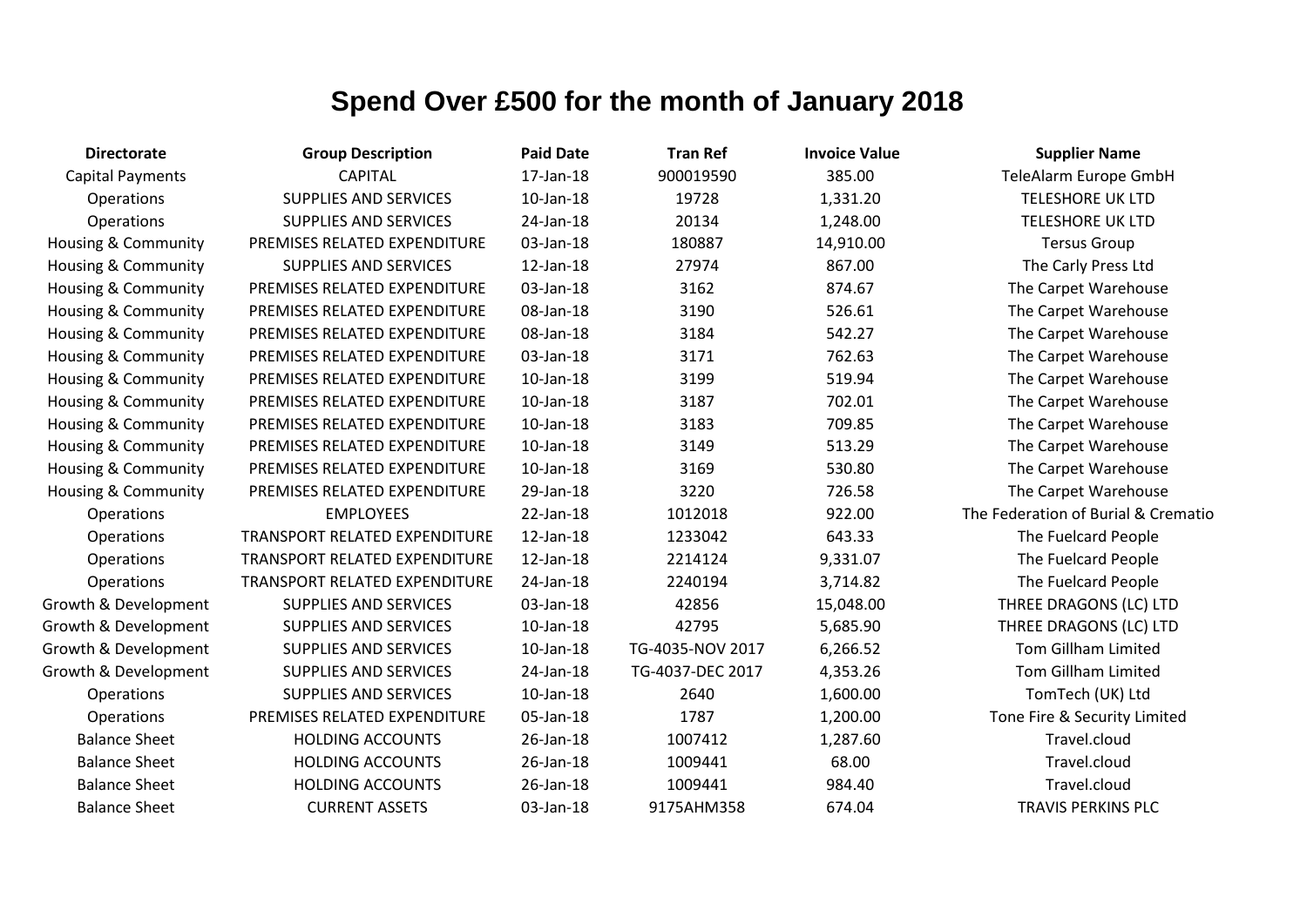| <b>Directorate</b>             | <b>Group Description</b>      | <b>Paid Date</b> | <b>Tran Ref</b> | <b>Invoice Value</b> | <b>Supplier Name</b>                 |
|--------------------------------|-------------------------------|------------------|-----------------|----------------------|--------------------------------------|
| Housing & Community            | <b>SUPPLIES AND SERVICES</b>  | 31-Jan-18        | 9175AHN778      | 520.00               | <b>TRAVIS PERKINS PLC</b>            |
| Cost of Services               | <b>SUPPLIES AND SERVICES</b>  | 24-Jan-18        | 62              | 259.00               | <b>Ultim8 Solutions Ltd</b>          |
| Cost of Services               | <b>SUPPLIES AND SERVICES</b>  | 24-Jan-18        | 62              | 4,991.00             | <b>Ultim8 Solutions Ltd</b>          |
| <b>Cost of Services</b>        | <b>SUPPLIES AND SERVICES</b>  | 24-Jan-18        | 62              | 90.50                | <b>Ultim8 Solutions Ltd</b>          |
| Operations                     | <b>SUPPLIES AND SERVICES</b>  | 22-Jan-18        | 94              | 2,842.00             | <b>Ultim8 Solutions Ltd</b>          |
| Operations                     | <b>SUPPLIES AND SERVICES</b>  | 03-Jan-18        | INV001963       | 6,080.84             | V4 Services Ltd                      |
| Growth & Development           | <b>SUPPLIES AND SERVICES</b>  | 03-Jan-18        | 2.50001E+13     | 830.00               | <b>Valuation Office Agency</b>       |
| <b>Operations</b>              | <b>SUPPLIES AND SERVICES</b>  | 05-Jan-18        | 0002218464AB    | 580.00               | Viridor Waste (Somerset) Ltd         |
| Operations                     | <b>SUPPLIES AND SERVICES</b>  | 12-Jan-18        | 0002218466AB    | 2,253.45             | Viridor Waste (Somerset) Ltd         |
| Operations                     | <b>SUPPLIES AND SERVICES</b>  | 24-Jan-18        | 0000017822UA    | 12,585.47            | Viridor Waste (Somerset) Ltd         |
| Operations                     | <b>SUPPLIES AND SERVICES</b>  | 24-Jan-18        | 0000017821UA    | 1,604.16             | Viridor Waste (Somerset) Ltd         |
| Operations                     | <b>SUPPLIES AND SERVICES</b>  | 24-Jan-18        | 0002244382AB    | 737.33               | Viridor Waste (Somerset) Ltd         |
| Operations                     | <b>SUPPLIES AND SERVICES</b>  | 24-Jan-18        | 0002246804AB    | 655.60               | Viridor Waste (Somerset) Ltd         |
| Housing & Community            | <b>SUPPLIES AND SERVICES</b>  | 03-Jan-18        | WCC008          | 520.00               | Vivienne Sutton Counselling & Psycho |
| Operations                     | <b>SUPPLIES AND SERVICES</b>  | 05-Jan-18        | KP43051         | 1,140.00             | <b>VODAFONE LIMITED (PAGING)</b>     |
| Operations                     | <b>SUPPLIES AND SERVICES</b>  | 05-Jan-18        | KO91644         | 4,260.00             | <b>VODAFONE LIMITED (PAGING)</b>     |
| Operations                     | <b>SUPPLIES AND SERVICES</b>  | 10-Jan-18        | 86089103        | 3,573.79             | <b>VODAFONE LIMITED (PAGING)</b>     |
| Operations                     | <b>SUPPLIES AND SERVICES</b>  | 05-Jan-18        | 1122619         | 4,955.73             | Voicenet Solutions Ltd T/A 8x8       |
| Operations                     | <b>SUPPLIES AND SERVICES</b>  | 12-Jan-18        | 1124998         | 6,182.77             | Voicenet Solutions Ltd T/A 8x8       |
| Operations                     | <b>SUPPLIES AND SERVICES</b>  | 31-Jan-18        | 1127537         | 5,575.30             | Voicenet Solutions Ltd T/A 8x8       |
| Housing & Community            | <b>SUPPLIES AND SERVICES</b>  | 22-Jan-18        | 20617           | 210.00               | <b>WALFORD SECURITY LIMITED</b>      |
| Housing & Community            | <b>SUPPLIES AND SERVICES</b>  | 22-Jan-18        | 20617           | 210.00               | <b>WALFORD SECURITY LIMITED</b>      |
| Operations                     | <b>SUPPLIES AND SERVICES</b>  | 22-Jan-18        | 20617           | 210.00               | <b>WALFORD SECURITY LIMITED</b>      |
| Operations                     | <b>SUPPLIES AND SERVICES</b>  | $10$ -Jan- $18$  | OUT-13233       | 950.00               | <b>WELLINGTON WASTE SKIPS LTD</b>    |
| Operations                     | <b>SUPPLIES AND SERVICES</b>  | 12-Jan-18        | TAU2130376      | 808.20               | Wessex Eagle Ltd T/A Eagle Plant     |
| Operations                     | TRANSPORT RELATED EXPENDITURE | 12-Jan-18        | TAU2130376      | 48.45                | Wessex Eagle Ltd T/A Eagle Plant     |
| <b>Housing &amp; Community</b> | <b>SUPPLIES AND SERVICES</b>  | 15-Jan-18        | TAU2141868      | 1,024.00             | Wessex Eagle Ltd T/A Eagle Plant     |
| <b>Capital Payments</b>        | <b>CAPITAL</b>                | 03-Jan-18        | 0309707160001A  | 818.18               | <b>WESSEX WATER SERVICES LTD</b>     |
| <b>Housing &amp; Community</b> | PREMISES RELATED EXPENDITURE  | 17-Jan-18        | 2366943         | 1,391.25             | <b>WESSEX WATER SERVICES LTD</b>     |